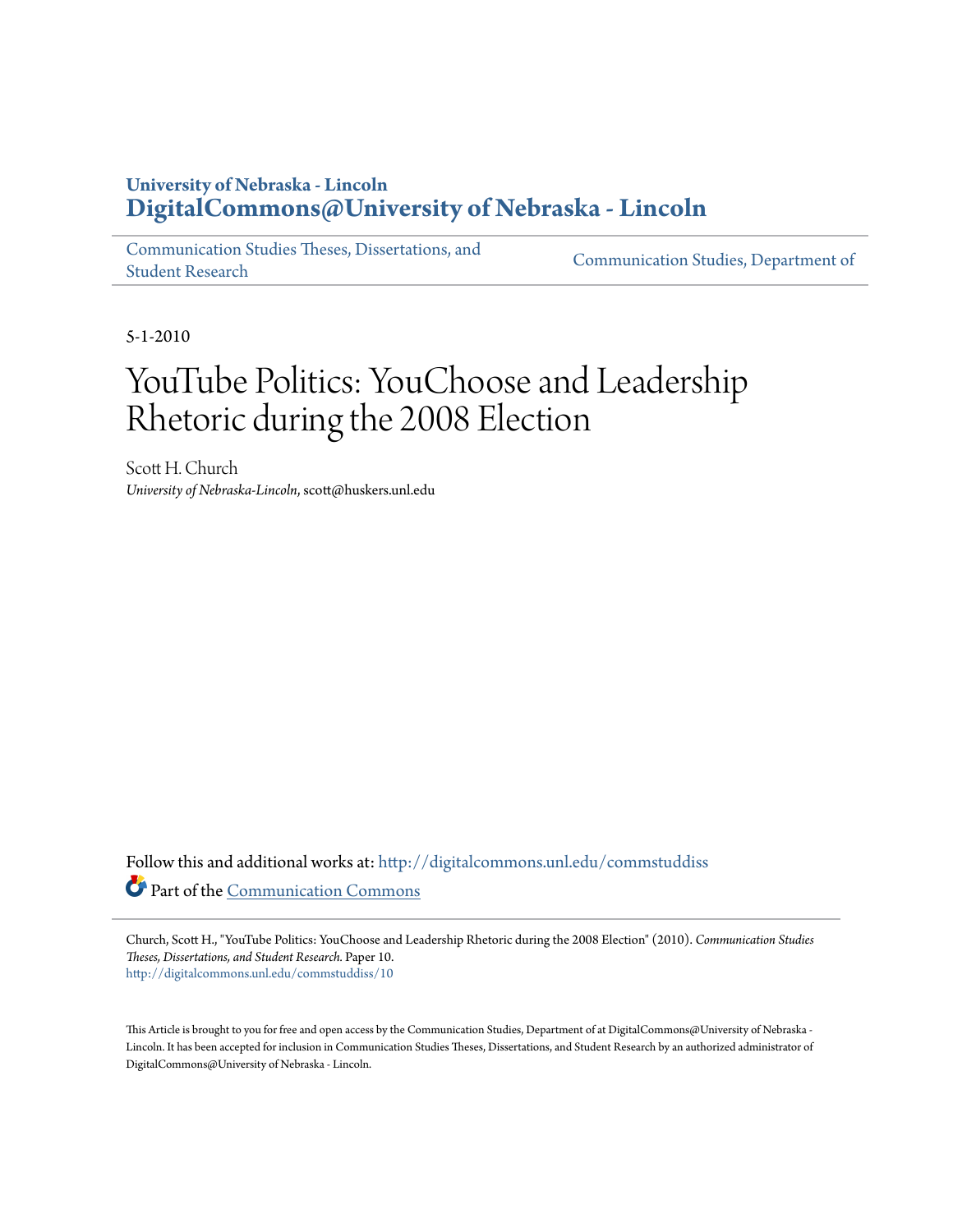Published in *Journal of Information Technology & Politics* 7 (2010), pp. 124–142; doi: 10.1080/19331681003748933 Copyright © Taylor & Francis Group, LLC. Used by permission.

Published online May 17, 2010.

# **YouTube Politics: YouChoose and Leadership Rhetoric during the 2008 Election**

# Scott H. Church

University of Nebraska–Lincoln

#### **Abstract**

The present study employs both qualitative and quantitative research methods to examine the discourse of leadership in the YouTube video clips of 16 candidates who competed in the 2008 U.S. presidential race. The introduction and farewell videos of the candidates included on the YouChoose portion of YouTube are inductively analyzed for leadership utterances. Common categories are constructed through a grounded theory approach, while frequencies of the appearance of leadership traits are discovered through a content analysis of the data. The findings are then compared with relevant literature to determine the nature of presidential campaigns within the participatory culture of YouTube. The study suggests that the YouChoose videos favor the candidate's character over political experience and explores the possibility that the medium promotes passive (rather than active) political engagement on the part of the user. The idea of the construction of the YouTube audience as a "postmodern constituency" is also proposed. Finally, the implications of the study are discussed.

**Keywords:** content analysis, grounded theory, leadership discourse, postmodern, 2008 presidential election, rhetoric, YouTube

In his seminal book *Understanding Media*, Marshall McLuhan (1994) taught the familiar adage "the medium is the message," indicating that the content of the message is of secondary importance to the way it is presented. Similarly, Benjamin Page (1996) wrote that "public deliberation is highly mediated" (p. 106), wherein print media provide democratic societies with important vehicles for disseminating political information. As a direct fulfillment of these innovative statements, the Web site YouTube.com (hereafter, YouTube) has emerged to become a site of robust appeal in the attempt to mobilize the political interests of young citizens (McKinney & Rill, 2009). Though the messages presented on the Web site are often banal and far from revolutionary, YouTube has moved on the digital continuum from obscurity to increasing political relevance (Collins, 2006; Fernandez, 2006; Grossman, 2006). Given the recent reiterative finding that "media exposure does, in fact, affect politically relevant attitudes, and … these effects differ markedly by media type" (Overby & Barth, 2009, p. 286), YouTube should be considered as an emerging credible outlet of political discourse.

Scott H. Church (B.A., Brigham Young University, M.A., Southern Utah University) is a doctoral student at the University of Nebraska–Lincoln. The author wishes to thank Dr. Kevin Stein for his encouragement and help during the research and writing process. Thanks also to Dr. Suzanne Larson, Dr. Matthew Barton, and Heather Church for their ideas and feedback. Finally, the author thanks with much gratitude Dr. Michael Xenos and Dr. Stuart Shulman as well as the anonymous reviewers for *Journal of Information Technology & Politics* for their helpful suggestions.

*Correspondence*: Scott H. Church, Department of Communication Studies, University of Nebraska–Lincoln, 417 Oldfather Hall, Lincoln, NE 68588; email scott@huskers.unl.edu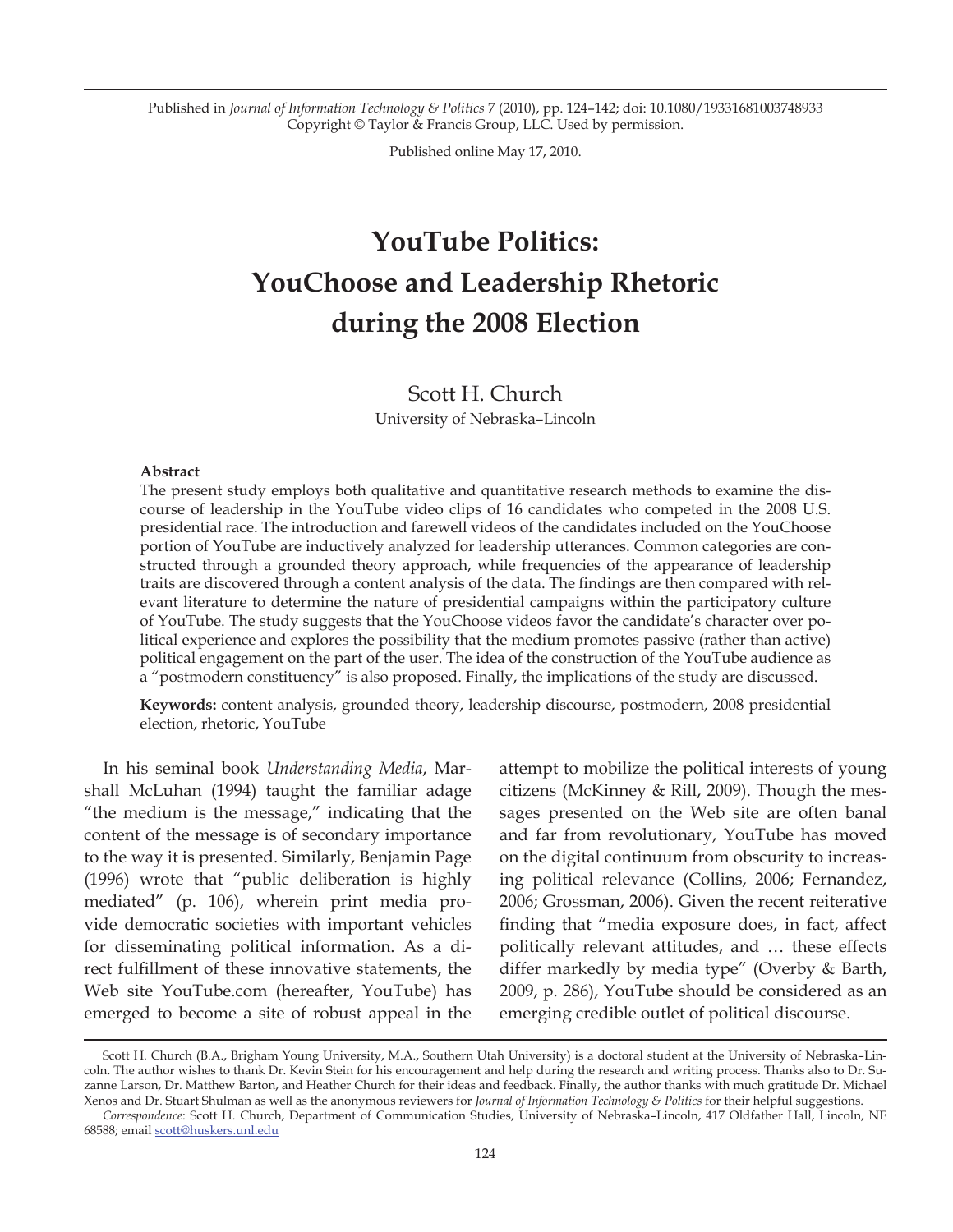# **Youtube as a Political Forum**

In July of 2007, YouTube was brought to the country's attention for its connection to the presidential candidate debates (McKinney & Rill, 2009). In addition to its already extensive coverage in the nation's media for its entertaining- yetamateur video clips, it was now being lauded for its decision to dedicate a portion of the Web site to "YouChoose," a viral forum for presidential candidates to campaign in the digital sphere. This new forum not only facilitated the extension of other media's coverage of the candidates to the Internet, it also provided the means for the candidates to delineate their platforms in an appealing way to the wired generation. This was an important opportunity for presidential candidates, given YouTube's emerging legacy as a vehicle for political accountability: It has been suggested that in the 2006 nationwide Senate elections, at least two candidates lost as a result of uncomplimentary clips posted on YouTube (Tan, 2007). The Web site likewise played a significant role in the U.S. elections of 2006 with its proliferation of amateur videos documenting campaign speeches along with questionable comments and actions of political candidates (Fernandez, 2006; Poniewozik, 2006b). YouChoose, however, provided a venue for presidential candidates and their campaigns to exclusively upload videos officially sanctioned by each candidate. In this way, YouChoose added an effective *ethos* to the grassroots site by changing it from a space of vernacular "bottom-up" credibility to a legitimate space of "top-down" political discourse.

In sum, mediated politics have begun to assume a new appearance on YouChoose. Like the Internet, it has not only "empowered ordinary citizens to become engaged, active and highly influential participants in democracy" (Fernandez, 2006, p. A19), but it has also empowered political candidates to upload their own campaign videos to a site expressly created for this purpose. Due to the media- and technology-saturated political atmosphere of recent public discourse, as well as the relatively recent popularity of YouTube in the public sphere, an analysis of the political discourse on YouTube is warranted. This study will inductively examine these mediated political messages for their common rhetorical leadership strategies. In turn, the frequencies of these particular utterances coupled with the unique form of the medium will yield insights on the nature of a potential new breed of politics called "YouTube Politics."

# **Mediated Deliberation and Rhetorical Strategies in Public Discourse**

Because of the relative newness of the topic, the corpus of literature about YouTube has been generally limited to magazines, Internet publications, and some trade journals, though the field is quickly growing (see Burgess & Green, 2009; McKinney & Rill, 2009). The literature reviewed below examines the Internet as a medium at the intersection of language, culture, and politics; it also observes the role of the Internet in politics and deliberation. The review of these articles will serve as a useful starting point for our subsequent discussion of the nature of discourse and politics on YouTube.

# *Media and Public Deliberation*

One of the seminal media effects studies of political campaigns was conducted in the early 1940s by sociologists Lazersfeld, Berelson, and Gaudet (1968). In this study, which was conducted to determine the effects of the media upon the political attitudes of media consumers in the public sphere, the researchers concluded that the media, in part, "reinforced the partisan" (p. 101). This finding is especially significant when viewed in the context of the exceedingly partisan blogs that permeate public discourse today. Habermas (1989) also wrote about public deliberation, claiming that the presence of rational- critical debate is crucial to a functioning public sphere. However, he claimed, the proliferation of the media in society has gradually transformed the rational and critical public's interests from debate to the pursuit of leisure and consumption, thus hindering efficacious public deliberation. Incidentally, recent political theorists have updated Habermas's concept of the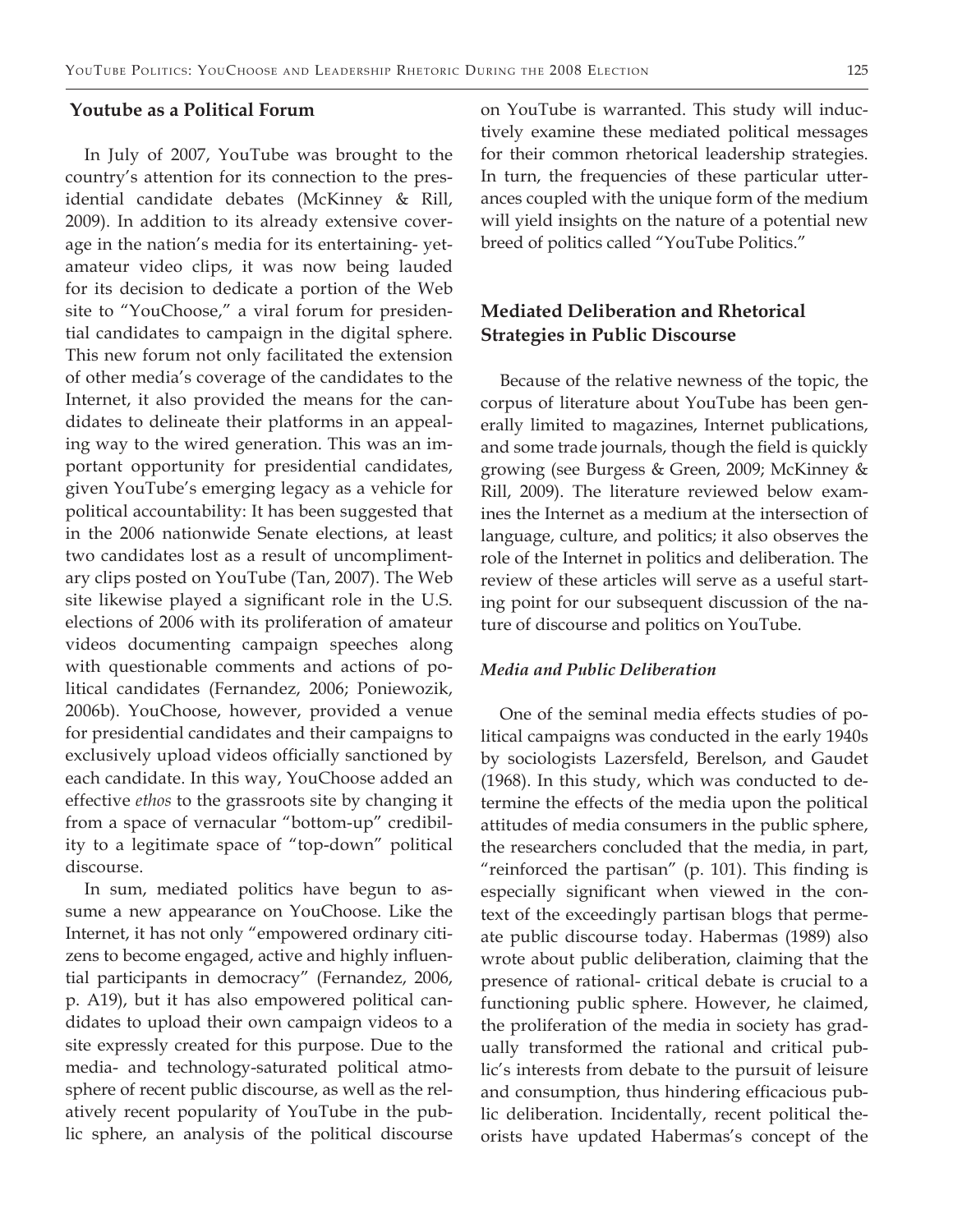place of mediated deliberation to the digital age, with Dahlgren asserting that the public sphere is now permeated by interactive new media (as cited in Xenos, 2008).

Iyengar and Simon (1993), while eschewing a Habermasian polemic toward the media, still found that the media has a significant impact on public opinion. In their study of political attitudes surrounding the Gulf War, they found that the TV coverage mobilized support for president George H. W. Bush's decision for a military resolution to the conflict. Page (1995) contended that the speed of information dissemination in the digital age has increased, and by so doing has altered the landscape of public deliberation. As an illustration of this claim, when former president Bush's unpopular comments regarding the cause of the Los Angeles riots were rapidly spread to the public via the mass media, a "negative elite consensus" was ignited (p. 259). This negative response to political figures can be manifest through the editorial pages in electronic and print media, both of which Page believed to be strong shapers of public opinion. It should also be noted that the overt political opinions in these editorial pages also pervade ostensibly objective news stories as well (Page, 1996).

"Elite discourse"—the discourse from political actors upon whom the public is largely dependent for its political information—is at the core of public opinion (Simon & Xenos, 2000, p. 363). This concept is exemplified in a study by Simon and Jerit (2007) in which the researchers traced the discursive differences between "baby" and "fetus" as each was used in the recent partial-birth abortion debate and its subsequent effect upon public opinion. Their research yielded findings suggesting that elite discourse is composed of distinctive vocabularies used to advance the agendas of the elites. These vocabularies, in turn, are appropriated and disseminated by the media, upon which citizens' opinions are often based.

The Internet and its corresponding interactivity may also influence the voting public. It has been argued that the Internet became an integral part of presidential campaigns as early as 1996 when both presidential candidates Bill Clinton and Bob

Dole began using it to communicate with voters (McKeown & Plowman, 1999). Importantly, during this time, the Internet was beginning to facilitate an escape from the traditional "push" distribution of information of the past, where mass media was "pushing" bits of information at people, to a "pull" distribution, where media consumers were actively searching on their computers to acquire information (Negroponte, 1995, p. 84). Logically, the fact that this information was willingly being accessed because the citizen consumer wanted to read it indicates a progression from only years earlier when individuals were receiving much information distributed only through the major television network gatekeepers. A decade ago, McKeown and Plowman (1999) speculated that the accessibility of the Internet would help it become the preferred way to share political information. Partly because of this, they concluded that candidates used the Internet more than the traditional forms of media, like television. Yoon and Joseph (2008) recently confirmed this assertion in their study, stating that candidates' Web pages are more effective than television advertising at delivering information about that candidate.

Given the interactivity that permeates mediated politics, Barry (2006) has explained that the Internet has become connected to civic engagement: "[I] nteractive and networked technologies have come to be seen as a key resource in the making up of citizens. New technology is reckoned by many to play a critical part in the revitalization of democracy. … Interactive technology is expected to produce active citizens" (p. 163).

When a viewer sees a political debate on television, he or she has little opportunity to interact. In contrast, however, "while reading a story on the Internet or watching a streaming video of an interview with a journalist or a politician, a citizen can shoot an e-mail off to a federal agency or make a monetary contribution to the politician" (Mayer, 2008, p. 300). Political blogs likewise present a medium for interactive deliberation in the public sphere (Xenos, 2008). This interactivity between the Internet and the informed citizen lies at the core of the political success of YouTube.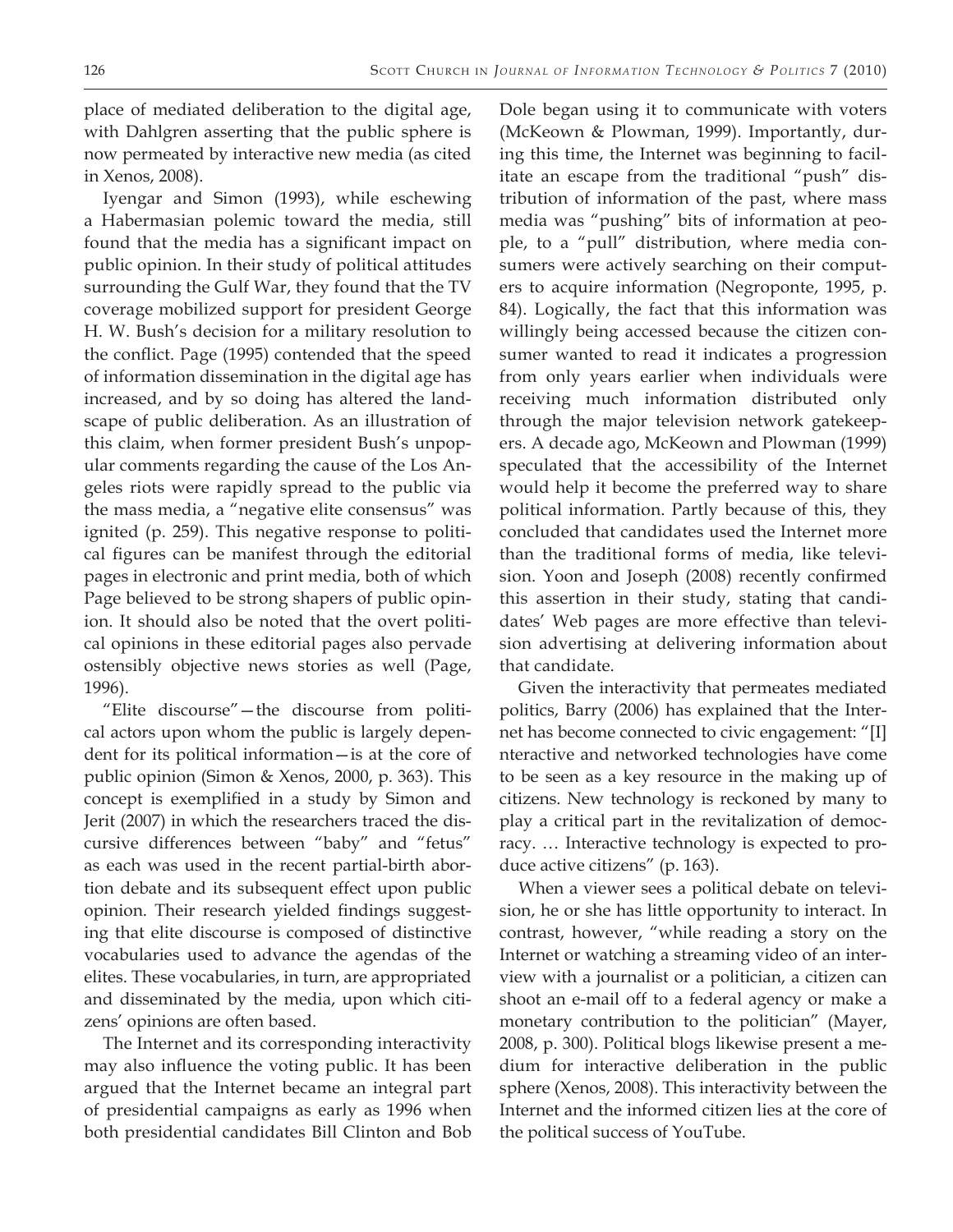# *Leadership Utterances and Rhetorical Strategies*

Studies have been conducted that research each candidate's references to leadership in a variety of contexts. An influential analytic approach to the use of language in campaigns was proposed in the form of Benoit's functional theory of political campaign discourse (Benoit, Stein, & Hansen, 2005; Brazeal & Benoit, 2006). This theory posits, in essence, that "campaign discourse has only three functions … acclaims, or positive statements; attacks, or negative statements; and defenses, or refutations of attacks" (Benoit et al., 2005, p. 361). Functional theory has been studied in diverse contexts such as press releases, debates, and television spots (Benoit & Klyukovski, 2006; Cho & Benoit, 2006; Stein, 2005). Significantly, the theory also states that news coverage of campaigns will specifically address two topics: the policies (or "issues") and character (or "image") of the candidates (Benoit et al., 2005, p. 361). This statement is germane to the goals of the present study, because it provides an analytical framework with which the findings of the present study may be interpreted. The present analysis will be conducted upon the assumption that this description of campaigns represents how "traditional" media (for example, newspaper and television) characterizes presidential campaigns. It should also be noted that the researchers found in a longitudinal study of print media's coverage of presidential campaigns that the news focused more on the image of the candidate than his or her issues (Benoit et al., 2005). These studies have also indicated that the incumbent acclaims his or her successes in debates more frequently than he or she attacks the challenger (p. 209), and that "ideals would … form the basis for more acclaims than attacks" (p. 219). These findings have been replicated in others of its kind as well (Benoit & Airne, 2005; Lee & Benoit, 2005).

Jerit (2004) also examined rhetorical strategies of political candidates, finding that candidates tend to use arguments that evoke strong emotional appeals to fear, anxiety, and anger. These rhetorical strategies, utilized in election campaigns, functioned to mobilize support from their respective

parties, as well as cater to the media's need for drama and excitement in campaign coverage: "Political elites who speak the language of emotion have a better chance of connecting with the electorate than those who do not" (Jerit, 2004, p. 566). This statement affirms Aristotle's (2007) claim that statements of *pathos* are one of the three major appeals of persuasion.

Based upon the research of Benoit and colleagues and Jerit, the present study hypothesizes that the candidate will use leadership utterances in presidential campaigns as a rhetorical strategy. Indeed, this study contends that presidential campaigns create rhetorical spaces to, as Hart and Daughton (2004) have stated, first persuade the audience to accept that choices must be made, and second, to accept that the candidate in question is the most appropriate choice. It is this hypothesis that will lead to the research questions that undergird this analysis.

#### *Research Questions*

Given the aforementioned findings, we may assume that the particular medium may have an effect upon the attitudes of the voter. Though the effects of YouTube upon the attitudes of its users remain outside of the purview of the present study, it aimed to discover the common characteristics and discrepancies between each presidential candidate's choices of leadership rhetoric as expressed through his or her video clips. This rhetoric was quantifiably measured through a content analytic approach of leadership- related utterances. Many of these video clips were provided on the YouChoose portion of YouTube.

The above review of the literature also suggests that the media and the political messages portrayed therein have their own discursive rules and effects. Though studies are beginning to emerge analyzing the effects of YouTube on civic engagement (McKinney & Rill, 2009), there is little or no extant academic research about the presentation of political rhetoric in campaign videos on YouTube. Because the analysis and criticism of rhetoric lies at the intersection of language and politics (Wichelns, 2005), an analysis of the candidates' rhetorical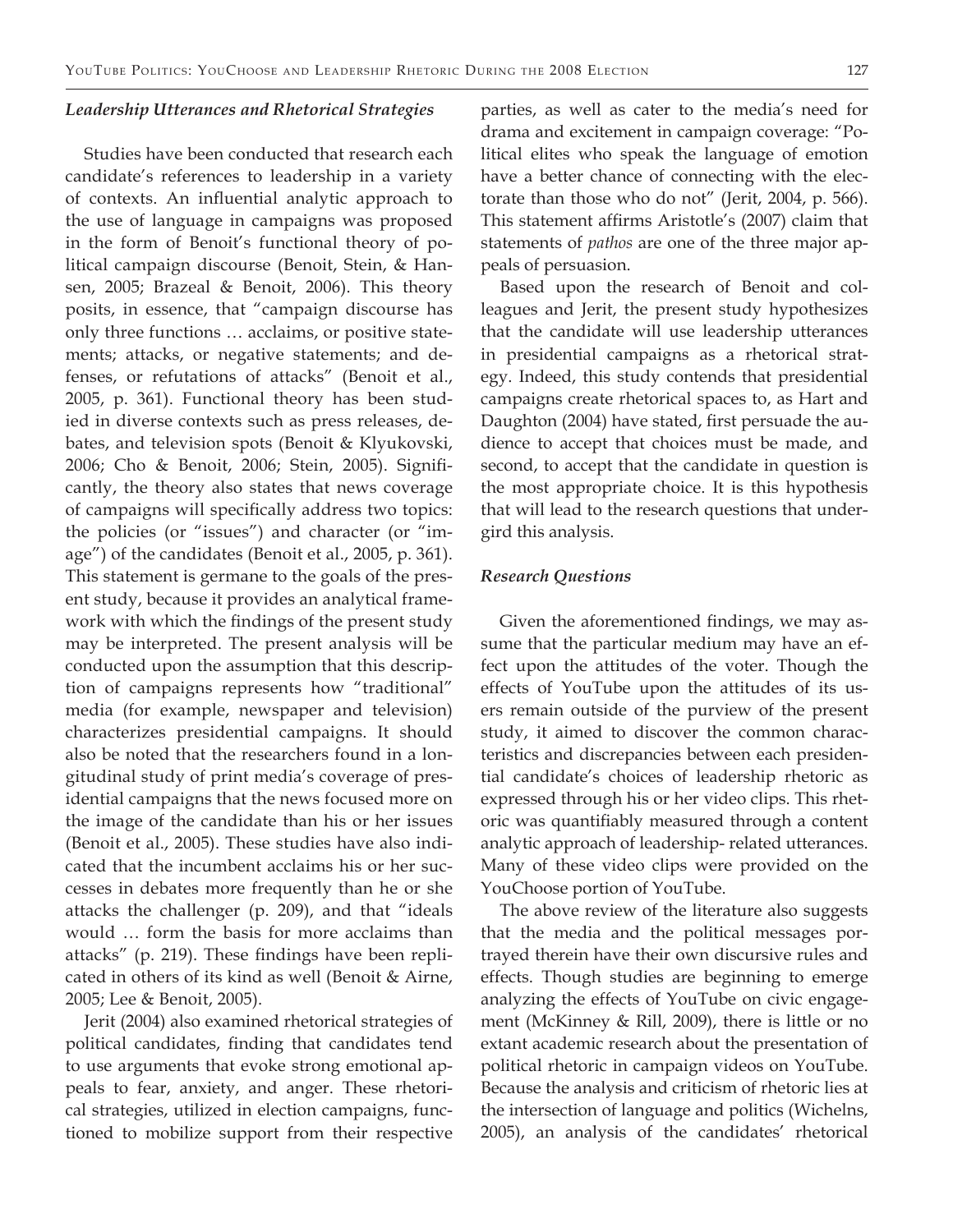strategies for leadership is warranted. Therefore, the following research questions guided this study:

- **RQ1:** What are the most common characteristics of leadership delineated by the presidential candidates in their videos on YouTube?
- **RQ2:** Which characteristics occur most frequently throughout the YouTube videos analyzed?
- **RQ3:** What do the findings to the above questions indicate about (a) the format of each candidate's video clips, (b) the YouTube consumer who views these clips, and (c) the medium of YouTube itself?

Each of these issues will be addressed in subsequent sections of the study.

# **Methods**

#### *Grounded Theory*

In order to answer the first research question, a grounded theory analysis was utilized to develop categories from which candidates' mentions of leadership traits would be coded for the content analysis.<sup>1</sup> Corbin and Strauss (2008) have defined grounded theory as "a specific methodology developed … for the purpose of building theory from data" (p. 1). This approach best facilitated the purpose of this study because Corbin and Strauss (2008) have characterized the research method as especially salient to interpreting "the regions of postmodern sensibility" (p. 9). Because the postmodern digital text of YouTube remains relatively untouched as a site of analysis, grounded theory may allow for a new research direction of the medium as a political text.

Because the objective of a qualitative analysis of the data is "to elicit meaning, gain understanding, and develop empirical knowledge" (p. 1), it is crucial for the researcher to accurately and openly analyze the artifact. To effectively utilize grounded theory, Strauss and Corbin (1998) recommended that the researcher use sampling, coding, and the writing of memos in his or her analysis (pp. 11–

12). The findings of the grounded theory analysis were yielded through an open coding approach, specifically through a "line-by-line analysis" of the discourse in each candidate's videos (Strauss & Corbin, 1990, p. 72), in order to identify common themes. Following the open coding, the data was reassembled into categories, thus utilizing Corbin and Strauss's (2008) axial coding technique. These coding procedures ultimately resulted in categories composed of common characteristics and strategies utilized by the candidate throughout the videos.

# *Content Analysis*

In order to answer the second research question, a content analysis was conducted once the grounded theory analysis was complete. A content analysis, as defined by Holsti, is "any technique for making inferences by objectively and systematically identifying specified characteristics of messages" (quoted in Riffe, Lacy, & Fico, 2005, p. 23). This approach, "a nonobtrusive, nonreactive measurement technique" (Riffe et al., 2005, p. 38), was necessary to determine the frequency of the occurrence of each characteristic. The results of the content analysis will be the basis of the discussion section of the present study. The third research question will be answered by virtue of the findings of the aforementioned analyses.

#### *Texts Analyzed*

The selection of which candidates to include in this study was not made by the researcher but by YouTube; the only introduction video clips analyzed were posted by candidates that were originally included on the YouChoose section of the Web site. The introduction videos are notable because they were selected specifically by each candidate as the particular clips from which the American people would make its first impressions. Accordingly, these particular selections by each of the candidates was critical because the candidate would also be telling the voters indirectly what he or she perceived to be the most important points in his or her platform. The introduction videos were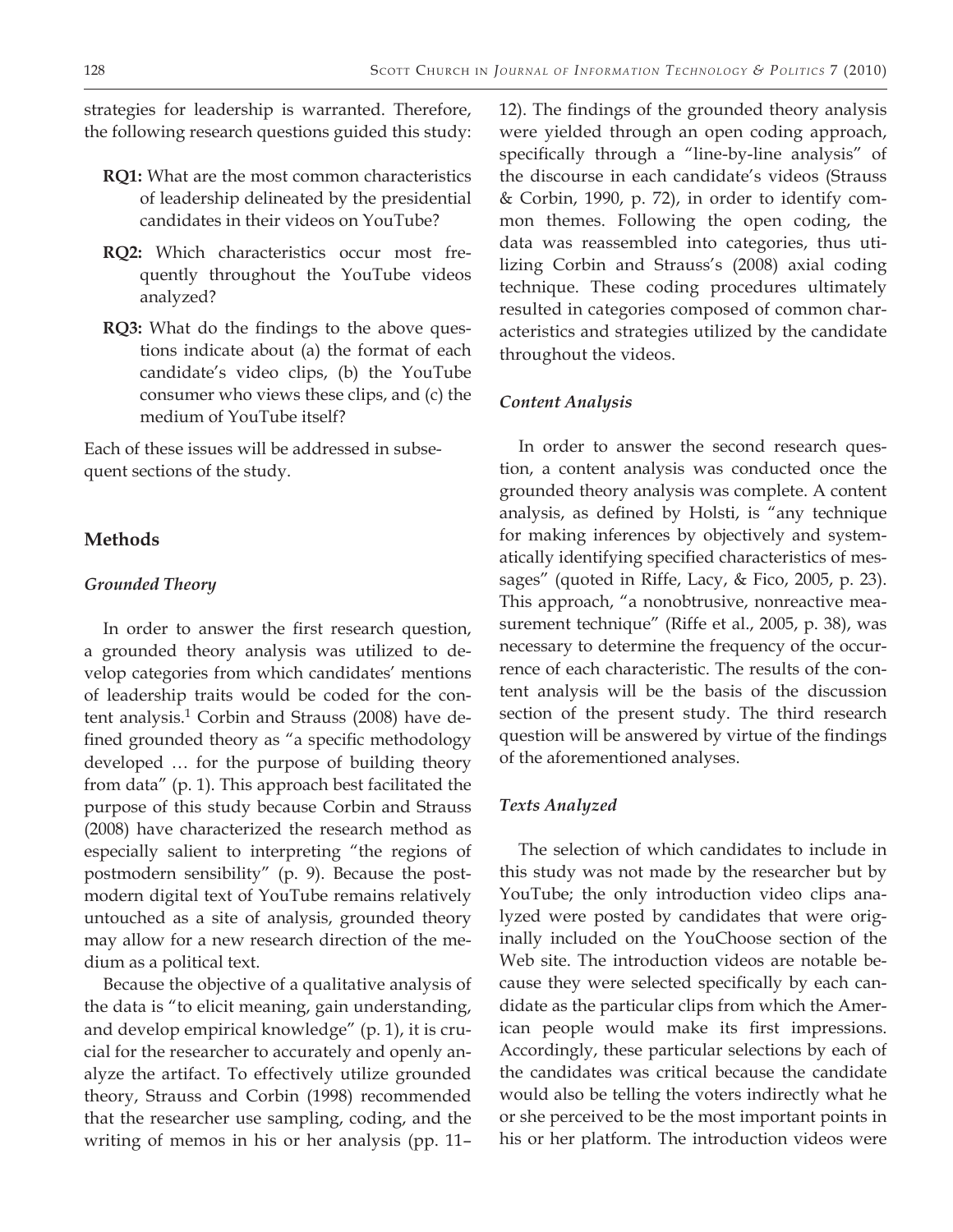also selected for analysis because of their relevance to the new breed of YouTube politics; they demonstrate the intersection of digital media and politics.

Several of the candidates posted clips made exclusively for YouTube, though this assertion cannot be supported for all candidates. However, seven of the 16 candidates actually announced their candidacies on YouTube (Grove, 2008, p. 28). Sam Brownback began his introduction video with the words "Hello, YouTube!" and Duncan Hunter posted a low-resolution video that was made exclusively for dissemination on the Internet and not on high definition television. Hillary Clinton posted possible theme songs for her campaign on YouTube and asked supporters to vote for their choices, and hundreds of thousands responded (Grove, 2008, p. 29). In this respect, their uploaded introduction videos, though few in number compared to the distribution of other videos on the site, assume an important role in determining more about YouTube politics. Therefore, they were determined to be salient texts of analysis.

Each candidate's farewell video was also coded to complete the grounded theory portion of the study; endorsement videos were not included, unless they happened to be the same as the farewell video. When these were analyzed, some adjustments in the methodology became necessary: Because YouChoose did not specifically include farewell videos from the candidates that withdrew from the race, an exploration was conducted through the Web site to discover each candidate's farewell video. After extensive searching on the site using the qualifiers of the candidate's name and "drops out," "withdraws," "farewell," "speech," "concedes," and in some cases the date the candidate gave his or her withdrawal speech, some of the candidates had no video posted; these included Brownback, Hunter, and Fred Thompson. In fact, Brownback and Thompson's only farewell videos were brief public statements explaining their decision to withdraw in roughly 30 seconds. Brownback also had an introduction video posted on You- Choose, but a short time later he withdrew his name from the candidacy, and his video was promptly pulled as well. Thus, his introduction video was not coded.

The length of the video was also taken into consideration: Chris Dodd's farewell video included a portion of his speech, but was edited to a very short length. When Hillary Clinton withdrew her name from the candidacy on June 7, 2008, her campaign officially posted a 30-minute video of continuous coverage from CNN. Because the majority of the other candidates' farewell videos were only within the five to ten minute range, the inclusion of Clinton's full official video would have skewed the results and given undue emphasis to her comments. Therefore, another video of the same withdrawal speech was chosen for analysis that fit within the aforementioned time range (eight minutes). The content of the speech was not compromised by the shortened length of the clip.

Though only 30 video clips were analyzed for the study in total, they represented the entire population of introduction clips of the candidates listed on YouChoose and their respective farewell clips. These clips were by no means representative of the vast amount of political clips posted by each candidate's campaigns (Barack Obama's campaign, for instance, posted hundreds of official clips before he was elected president), but were determined to be sufficient for the aim and scope of the study.

Finally, only individual utterances were analyzed from candidates that were specifically germane to characteristics assumed to be indicative of their ability to lead the country. While some of the candidates specifically mentioned leadership as a skill, others only described the strength of their respective characters. Incidentally, Benoit's functional theory states that personal qualities, leadership ability, and ideals (values or principles) are all subtopics in that candidate's discourse about his or her character (Benoit & Klyukovski, 2006). The methods employed here make assumptions closer to those of Just, Crigler, Alger, Cook, Kern, and West (1996), who state that character is more of a conglomeration constructed of issues, experience, and leadership ability. The present study analyzes the candidates' campaign messages in the race to be the party nominee (and ultimately president); therefore, the motives of each candidate for their words and videos are fundamental to their success. In the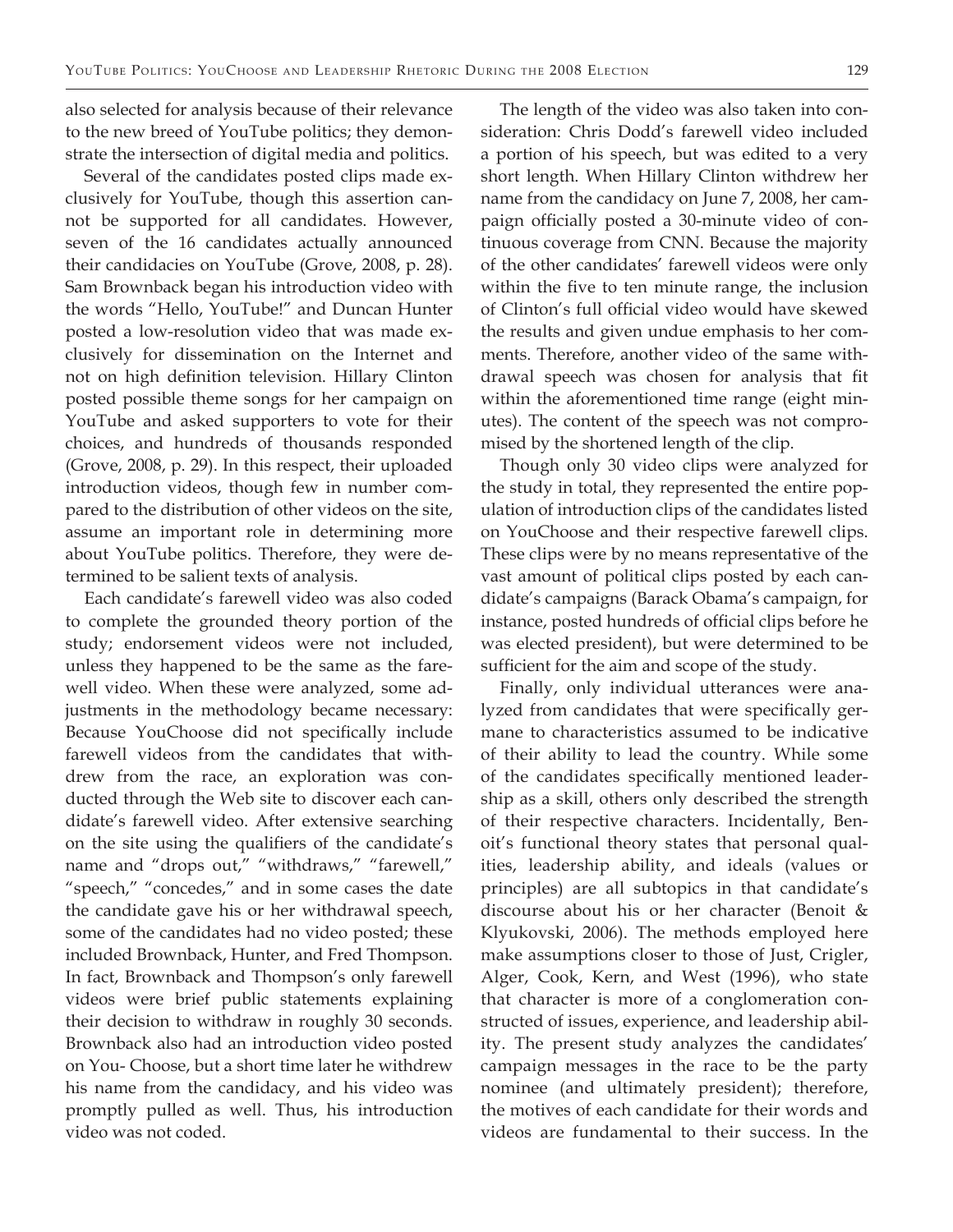context of a presidential race, any utterance by a candidate will necessarily be rhetorical, used with the purpose to convince the voters of that image. Therefore, whenever a candidate made any utterance relating to character, it was interpreted to be a leadership trait. This is possible because each of the candidate's mentions of his or her own character is positive; were any of the mentions negative, they would likely be strategically made as the candidate's attempt at a detraction.

According to Pamela Benoit's (1997) typology of success strategies, the reason someone might use a detraction is because it "minimizes or downgrades the significance of the success" (p. 23). This would occur, in part, to show that the candidate's successes were incomplete; this is a strategy used mostly by incumbents, to garner support to be reelected and "finish what they started." Because there were no incumbents in this particular election, detractions are nonexistent in the videos, as well as negative mentions of character. Therefore, all references to character were favorable and thus interpreted to be leadership traits.

Likewise, the purpose of every video placed on YouTube by the candidate is rhetorical, or crafted with the intent to persuade the audience of the candidate's leadership abilities. Though not all character utterances may be related to leadership abilities in an everyday context, the uniqueness of the YouTube medium requires that each candidate's leadership motives dictate his or her character utterances. Each video appeared to focus primarily on the character of each candidate rather than his or her respective policies, thus moving the viewer to make his or her decision on who to support based on these character mentions rather than the more traditional policies and ideals of past elections. As a result, all occurrences of Benoit's concepts of personal qualities, leadership ability, and ideals were consolidated into leadership traits. Consequently, the majority of the candidates' arguments were interpreted to be a reference to their perception of a leadership characteristic as well.

Not all utterances were included where the candidate acclaimed his or her favorable characteristics or made promises about his or her future

plans; only utterances that were not policy-driven were included. While these particular utterances may have fit the criteria for inclusion in this study, they were specific to policies that were often partisan without accurately reflecting that candidate's leadership characteristics. For example, if a candidate were to try to persuade the viewer to vote for him or her by saying he or she would reduce greenhouse gas emissions or build a wall along the Mexican border to discourage illegal immigration as president, it would not be coded as an utterance. For the purposes of this study, only leadership traits were analyzed that had the potential to be analyzed in different contexts.

# *Coding Procedures*

When the content analysis was conducted, it became apparent that some utterances would need two or sometimes three separate codes. Since it was necessary that these utterances be mutually exclusive in order to facilitate replicability (Riffe et al., 2005), some adjustments to the methodology became necessary. If a candidate made an utterance that could be classified into several different categories, the coder would first examine the frequency of the traits. If the same trait was repeated multiple times along with a single other trait, the trait that was repeated the most would be coded for the same utterance multiple times.

In other circumstances, however, certain utterances would contain single mentions of more than one distinct trait. In order to eliminate doublecoding in these situations, precedence was given to the trait that was clearly emphasized more by the candidate. If the traits were emphasized equally, however, or if the coder could not determine which trait was emphasized, precedence would be given to the first trait mentioned in the utterance. This was decided upon because if the candidate did not specifically emphasize a leadership trait, by implication the most important trait would be spoken first. Though it is certainly not likely that this was the intent of the candidate in every circumstance, this decision was necessary in order to ensure uniformity of the coding.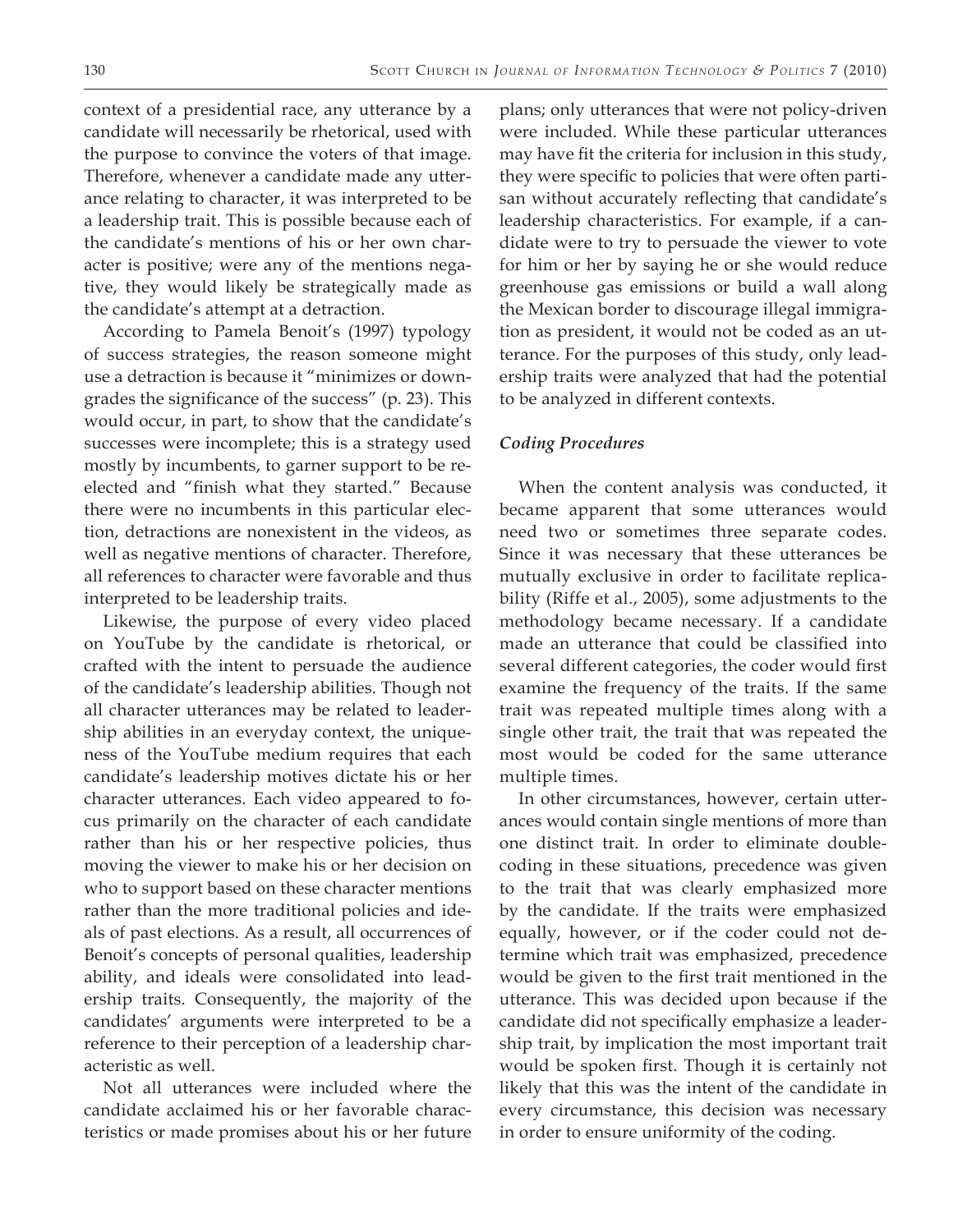#### *Intercoder Reliability*

After the initial coding, a coder reliability test was then conducted using Cohen's κ formula (Riffe et al., 2005, p. 151). Before this test was calculated, ten percent of the texts were coded by an assistant trained to ensure reliability regarding both the utterances in all 16 categories and the mutual exclusivity of each category. The test revealed that reliability for the categories was calculated at .90. According to Landis and Koch (1977), values of kappa between .61 and .80 indicate "substantial agreement," while values over .81 are considered "almost perfect" reliability between coders (p. 165). Reliability was thus considered acceptable for the study.

#### **Results**

Sixteen categories of common leadership traits emerged from the analysis: civic advocacy, virtue, courage, unification, persistence, crisis management, change, hard work, diplomacy, foresight, experience, service, patriotism, optimism, family, and hope. Each of these categories will be briefly delineated here with some illustrations from the clips. Each category and its respective frequency are illustrated in Table 1, while the categories by candidate and party are illustrated in Tables 2 and 3.

#### *Civic Advocacy*

A discursive trend emerged frequently among the candidates that they would continue to fight for their supporters, despite the fact that their campaign had come to an end. This was interpreted to indicate that the candidate was framing him or herself as a civic advocate. In Steinbeck's *The Grapes of Wrath*, the protagonist Tom Joad functions as an advocate to "the common man" when he makes the statement: "I'll be ever'where—wherever you look. Wherever they's a fight so hungry people can eat, I'll be there. Wherever there's a cop beatin' up a guy, I'll be there" (Steinbeck, 2002, p. 419). A similar promise was shared by many of the candidates to their supporters, thus ensuring their image as an advocate for the cause of the American public.

**Table 1.** Overall Frequency of Leadership Mentions

| Characteristic    | Number of mentions |  |
|-------------------|--------------------|--|
| Civic advocacy    | 39 (14%)           |  |
| Virtue            | 38 (14%)           |  |
| Courage           | 35 (12%)           |  |
| Unification       | 30 (11%)           |  |
| Persistence       | 23 (8%)            |  |
| Crisis management | 20 (7%)            |  |
| Change            | 15 (5%)            |  |
| Hard work         | 13 (5%)            |  |
| Diplomacy         | 12(4%)             |  |
| Foresight         | 11(4%)             |  |
| Experience        | 11(4%)             |  |
| Service           | 10(4%)             |  |
| Patriotism        | 7(2%)              |  |
| Optimism          | 7(2%)              |  |
| Family            | 6(2%)              |  |
| Hope              | 4 (1%)             |  |
| Total             | (100%)<br>281      |  |

*χ<sup>2</sup>* = 1.5 (*df* = 13), *p* > .05 (n.s.).

Because of rounding, the numbers may not total one hundred percent.

In her farewell speech, for example, Hillary Clinton articulated this civic advocate trait: "We fought for all those who've lost jobs and health care, can't afford things, who've felt invisible to their president." Likewise, in his farewell speech, John Edwards presented himself as a crusading figure by reassuring his supporters that ending poverty is "the cause of my life." Fred Thompson's video clip likewise said that he was "ready to fight for us [and] our families." As a guiding principle, this trait was applied to utterances that mentioned fighting for something, standing up for something, or being perceived as a "hero." In his endorsement speech for John McCain, Rudy Giuliani, for example, twice referred to McCain as a hero.

In the same vein, "civic advocacy" was also coded as such when a candidate would speak of his or her "crusade" or "cause." In his farewell video, Tom Tancredo told how he "dedicated [his] public life to warning the nations of the perilous consequences of America's willingness to live with massive uncontrolled illegal immigration" and believed in the cause (or "crusade") so much that he decided to become a candidate for President "to force all presidential candidates to take a firm stand on the most critical domestic issue Amer-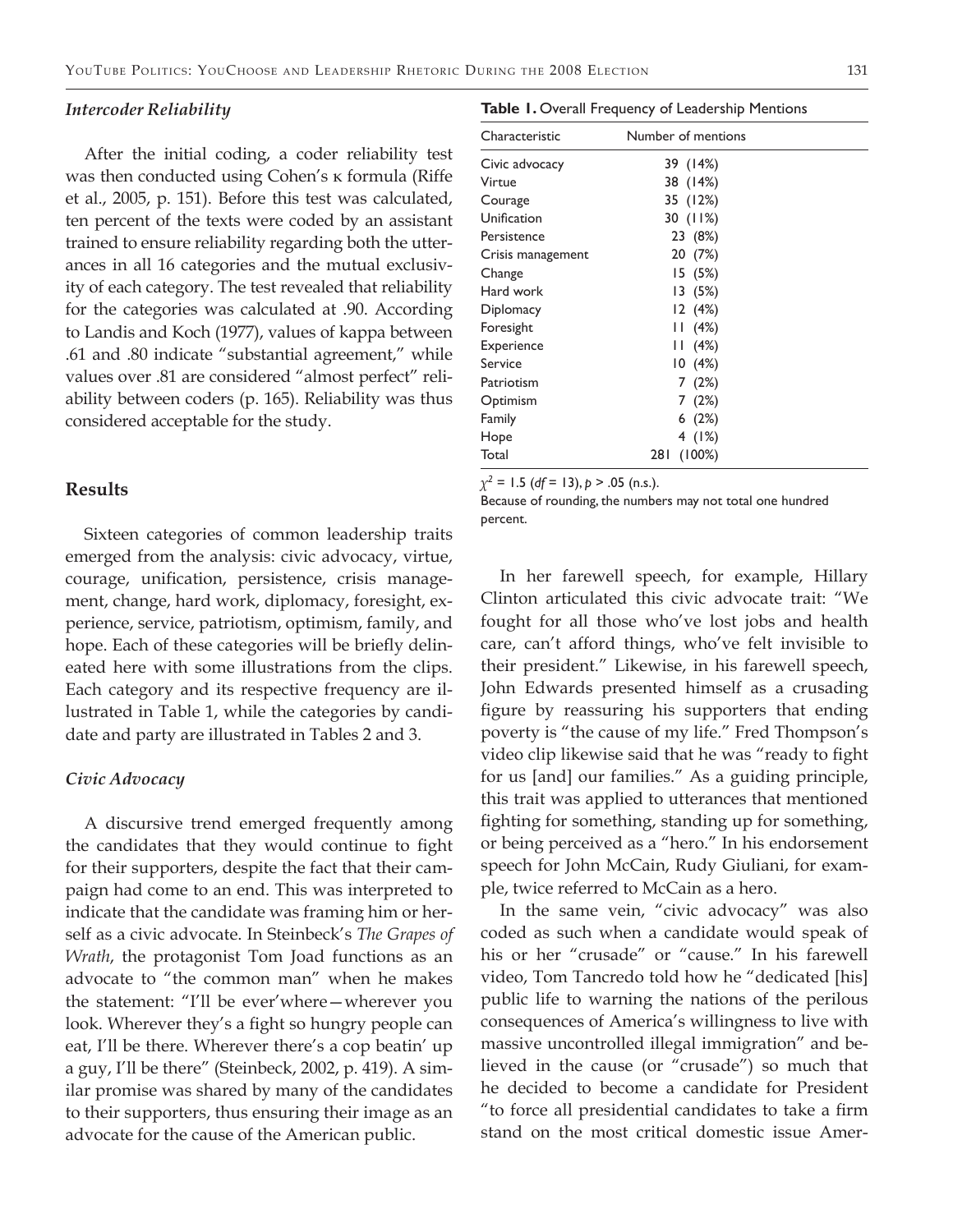| Characteristic    | <b>Biden</b> | Clinton | Dodd | Edwards | Gravel | Kucinich | Obama | Richardson | Total |
|-------------------|--------------|---------|------|---------|--------|----------|-------|------------|-------|
| Civic Advocacy    |              |         |      | 16      |        | 8        |       |            | 29    |
| Virtue            |              |         |      |         |        |          |       |            | 16    |
| Courage           |              |         |      |         |        | 6        |       |            | 20    |
| Unification       |              |         |      |         |        |          |       |            | 20    |
| Persistence       |              |         |      |         |        |          |       |            | 13    |
| Crisis Management | ь            |         |      |         |        |          |       |            | 14    |
| Change            |              |         |      |         |        |          |       |            |       |
| Hard Work         |              | n       |      |         |        |          |       |            |       |
| Diplomacy         |              |         |      |         |        |          |       |            |       |
| Foresight         |              |         |      |         |        |          |       |            |       |
| Experience        |              |         |      |         |        |          |       |            |       |
| Service           |              |         |      |         |        |          |       |            |       |
| Patriotism        |              |         |      |         |        |          |       |            |       |
| Optimism          |              |         |      |         |        |          |       |            |       |
| Family            |              |         |      |         |        |          |       |            |       |
| Hope              |              |         |      |         |        |          |       |            |       |
| Total             | 21           | 37      | 8    | 38      | 9      | 24       | 25    | 16         | 178   |

**Table 2.** Leadership Traits by Democratic Candidate

**Table 3.** Leadership Traits by Republican Candidate

| Characteristic    | <b>Brownback</b> | Giuliani | Huckabee | McCain | Paul            | Romney | Tancredo | Thompson       | Total           |
|-------------------|------------------|----------|----------|--------|-----------------|--------|----------|----------------|-----------------|
| Civic Advocacy    |                  |          |          |        |                 |        | 6        | $\mathfrak{p}$ | $\overline{10}$ |
| Virtue            |                  | 6        |          |        |                 |        |          |                | 22              |
| Courage           |                  |          |          |        |                 |        |          |                | 15              |
| Unification       |                  |          |          |        |                 |        |          |                | $\overline{0}$  |
| Persistence       |                  |          |          |        |                 |        |          |                | 10              |
| Crisis Management |                  |          |          |        |                 |        |          |                |                 |
| Change            |                  |          |          |        |                 |        |          |                |                 |
| Hard Work         |                  |          |          |        |                 |        |          |                |                 |
| Diplomacy         |                  |          |          |        |                 |        |          |                |                 |
| Foresight         |                  |          |          |        |                 |        |          |                |                 |
| Experience        |                  |          |          |        |                 |        |          |                |                 |
| Service           |                  |          |          |        |                 |        |          |                |                 |
| Patriotism        |                  |          |          |        |                 |        |          |                |                 |
| Optimism          |                  |          |          |        |                 |        |          |                |                 |
| Family            |                  |          |          |        |                 |        |          |                |                 |
| Hope              |                  |          |          |        |                 |        |          |                |                 |
| Total             |                  | 16       | 31       | 6      | $\overline{10}$ | 17     | 7        | 15             | 103             |

ica faces." Because the candidates' causes or crusades are implicitly understood to be their quest to accomplish something they in which they believe to bolster the people, each relevant utterance was coded as the civic advocacy trait.

# *Courage*

Adhering to the traditional concept of courage, whenever a candidate spoke of showing bravery in the face of trying or perilous circumstances, it was coded as "courage." Republican candidate Mitt Romney gave an example of the traditional definition of courage when he said that he desired to see the next president not "retreat in the face of evil extremism." In addition to this concept of courage, this term was also applied to each candidate's statement that said he or she worked to overcome resistance or an environment that would otherwise hinder political progress. The narrative of Barack Obama's introduction video, for instance, states that his parents divorced when he was two years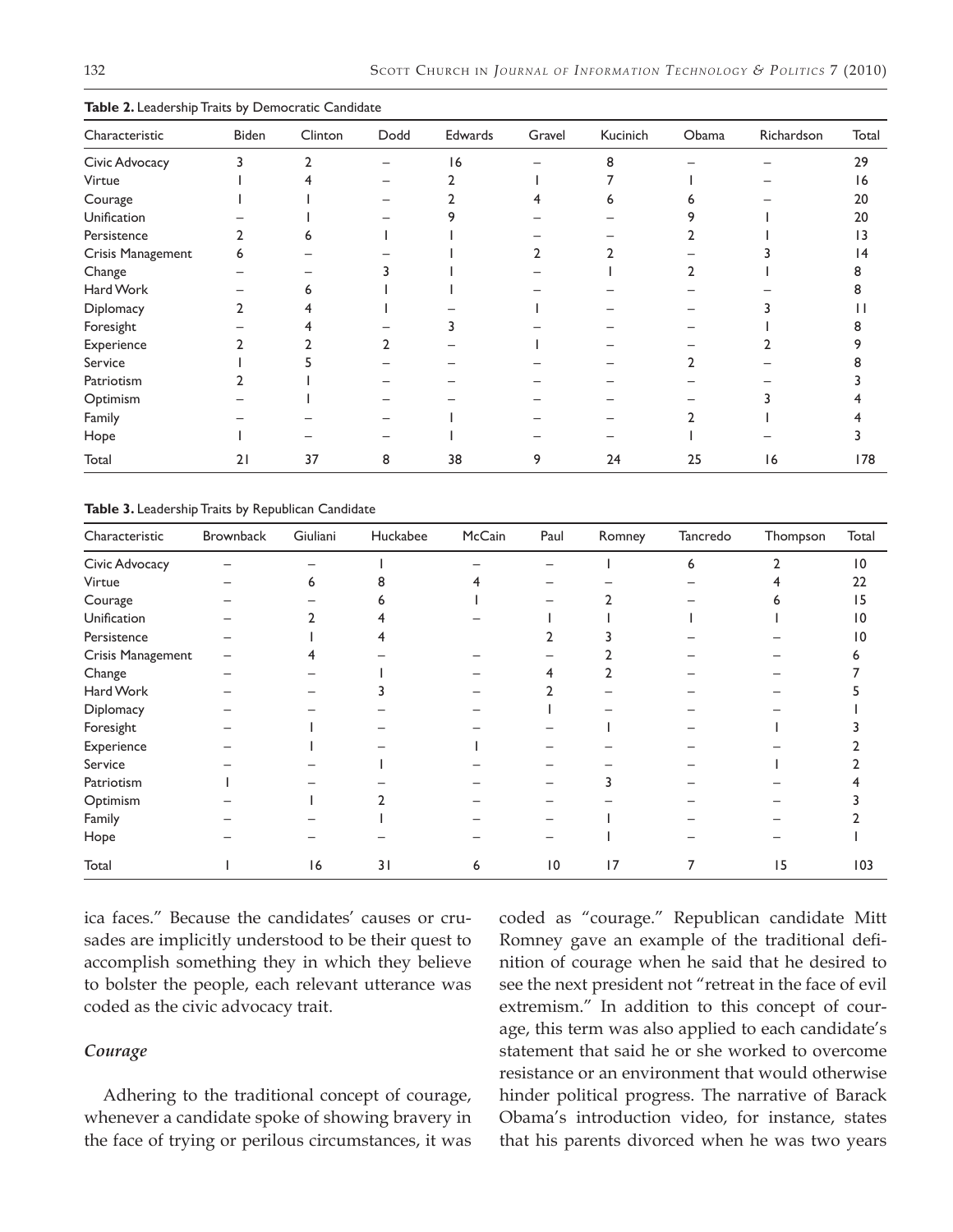old and that he only saw his father once more before his father died. Likewise, when he was running for the Senate, he succeeded, despite being "outspent by a margin of six to one." Thompson's introduction video mentioned that he achieved the first college degree of his family, while Mike Huckabee stated that his mother—who was the oldest of seven kids—grew up in a house with dirt floors and outdoor toilets. These utterances were coded as courage because each enhanced the desirability of those candidates' future political achievements, and the courage that it took each of them to transcend trying circumstances. Likewise, an utterance was coded as courage whenever a candidate faced opposition from his or her own party when pursuing legislation that eventually proved to be the correct decision. These utterances are coded as courage because, by implication, each candidate had the courage to pursue his or her ideals against much resistance.

#### *Unification*

"Unification" was coded for promises that the candidates would bring both political parties together, as well as unite each party collectively to support its candidate. Obama, in particular, made use of this trait frequently, making the utterance nine times in only one video clip coded, and thus leading all of the candidates (see Table 2). Most of his claims of unification were made in statements like "there's not a liberal or conservative America, there is only the United States of America … We are one people … All of us pledging allegiance to the stars and stripes … All of us defending the United States of America." Huckabee made similar assertions in his introduction speech by speaking about what he coined "horizontal politics": "Where everything is left or right, Republican or Democrat, Liberal or Conservative," but implored the American people to instead ask: "Which candidate will lift them to a higher place?" Ron Paul also spoke of unification when he told his supporters: "Let us all stick together in this great cause of liberty." These utterances were all coded as unification because they invited Americans to work together as a cohesive unit.

Unification was also coded for candidates who sacrificed their campaign ambitions for the good of the party. In Giuliani's endorsement of McCain, Giuliani said that they both believed in "building a stronger and broader Republican party," with the end goal of "break[ing] through the red state and blue state divide." Thus, though Giuliani had ceased his run for the nomination, he had projected his ambitions upon McCain for the good of the party. All unification utterances were coded as leadership traits because with each utterance, the candidate was committing to the American people that he or she could accomplish his or her objectives irrespective of ideological divisions.

# *Virtue*

When a candidate's video clip delineated his or her favorable character traits or convictions regarding his or her personal values, those utterances were coded as "virtue." This code was chosen because virtue and character are often mutually associated (Hursthouse, 1999; Wilson, 1997). Giuliani, for example, said "a leader is … a person of conviction" and is also committed "to what they believe is right for the future of their country." When endorsing McCain, he told of McCain's will, honor, integrity, and character. The narration to Mc-Cain's introduction clip was similar to Giuliani's words when it stated that McCain had "the integrity to deal with tough issues." Huckabee also endorsed McCain by saying he had "run an honorable campaign because he is an honorable man." Perhaps Bill Clinton's comment about Hillary Clinton best describes this aspect of virtue: "She is the best combination of mind and heart, of leadership ability, and the feel of the human consequences for the decisions that a leader makes." "Virtue" in this respect could also be synonymous with the term "moral compass." In other words, paraphrasing Clinton, the candidate understands the human consequences for his or her political decisions.

Moreover, when a candidate spoke of faith, it was also coded as virtue. Huckabee mentioned that he had "kept the faith" in both of his videos, and McCain said that faith sustained him while he had been a prisoner of war. Also, when a candidate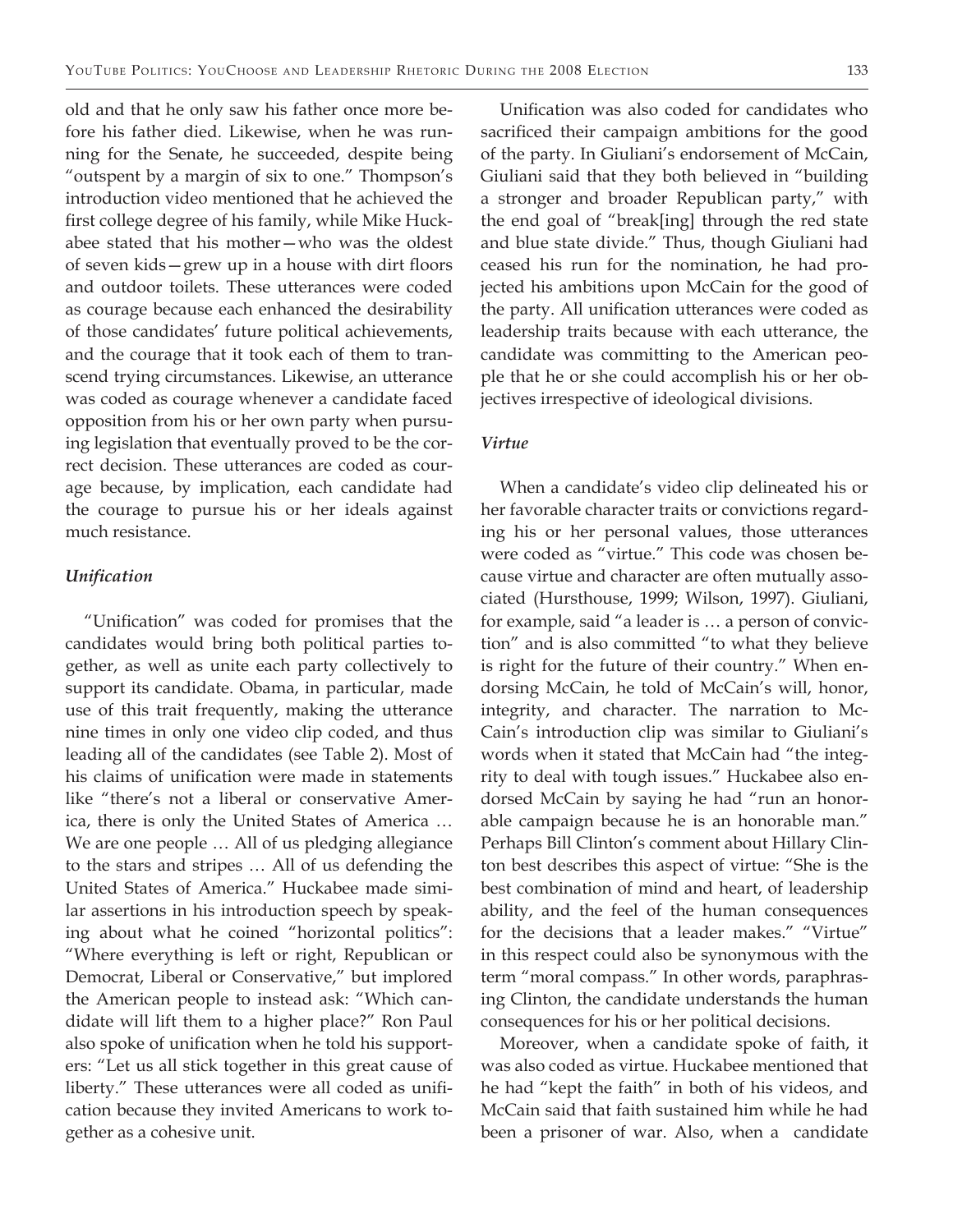made biblical references in his or her video clip, it was also coded as virtue: Huckabee acknowledged twice in his farewell speech that he was citing Biblical references, while Kucinich also referenced the Bible in his farewell speech twice—citing the same scripture as Huckabee about fighting the good fight, $2$  as well as the reference "the truth will set us free"3—though he did not acknowledge that either comment was referencing the Bible. Ultimately, each biblical reference was coded as virtue because its utterance framed the candidate as a faithful participant in the Judeo-Christian tradition.

# *Persistence*

"Persistence" was coded as any utterance where the candidate said he or she kept working, persevered, or continued to work. In short, the trait applied to a candidate who achieved successes while refusing to desist. Chris Dodd, in his introduction speech, stated that "it took [him] seven years to pass the Medical Leave Act." Obama was continuing to "work on issues that touch our life," while Clinton "[did not] give up," and "kept plugging away making progress day in and day out." Persistence was likely seen as desirable in a leader because it showed that he or she had the tenacity and determination to solve the challenges of the office.

#### *Diplomacy and Crisis Management*

While both "crisis management" and "diplomacy" were accurately depicted in certain utterances, a discrepancy arose when a candidate mentioned the war in Iraq; the term "diplomacy" was only applied to the end product of diplomatic negotiations, that is, when referring to restoring America's reputation, healing its image, and restoring peace. Additionally, the codes were not chosen from candidate utterances of that specific trait. For example, where one candidate said that he or she would focus on making allies and not enemies, it was coded as diplomacy. When a candidate claimed that he or she would end the war in Iraq and/or send the soldiers home, it was coded as crisis management. The difference in code occurred because while one candidate spoke of diplomatic relations, the other spoke specifically of undoing damage from a current crisis. In short, crisis management was coded as such when the candidate would mention the *process*  of restoring order, such as ending the war, as opposed to the *end product* of diplomacy, such as the results of that restoration of order. Consequently, the candidate's use of the word "peace" was a crucial determiner of whether diplomacy or crisis management would be used; any mention of peace would garner a "diplomacy" classification. The "crisis management" utterances functioned rhetorically to portray a leader who was capable of making important decisions in difficult circumstances.

# *Change*

Whenever a candidate spoke of change, using new policies, or giving the country a new direction, it was coded as "change." In his farewell speech, Dennis Kucinich mentioned that he entered the race "to bring a totally new perspective and direction to the office of president," while Ron Paul spoke repeatedly of "the changes of this revolution" referring to his presidential campaign. Change was coded as a leadership trait because in order to present meaningful change to a nation, the candidate would need innovative ideas and the power to achieve them. The discursive context was also essential with this code, because when a candidate mentioned that he or she would "change the state of the nation" it was coded as diplomacy, rather than change.

# *Hard Work*

Because "work" is mentioned in multiple contexts by the candidates, "hard work" was coded only if a candidate stated that he or she "worked hard" to accomplish something. "Hard" is the semantic qualifier in this code, because its inclusion with "work" increases its rhetorical value and connotes that the candidate has achieved success through his or her own ambition and efforts. Though the utterance may have been coded as another trait, if it specifically mentioned hard work, it was coded as such. Huckabee, for example, explained that he "came from humble beginnings" then "worked hard." Dodd claimed that he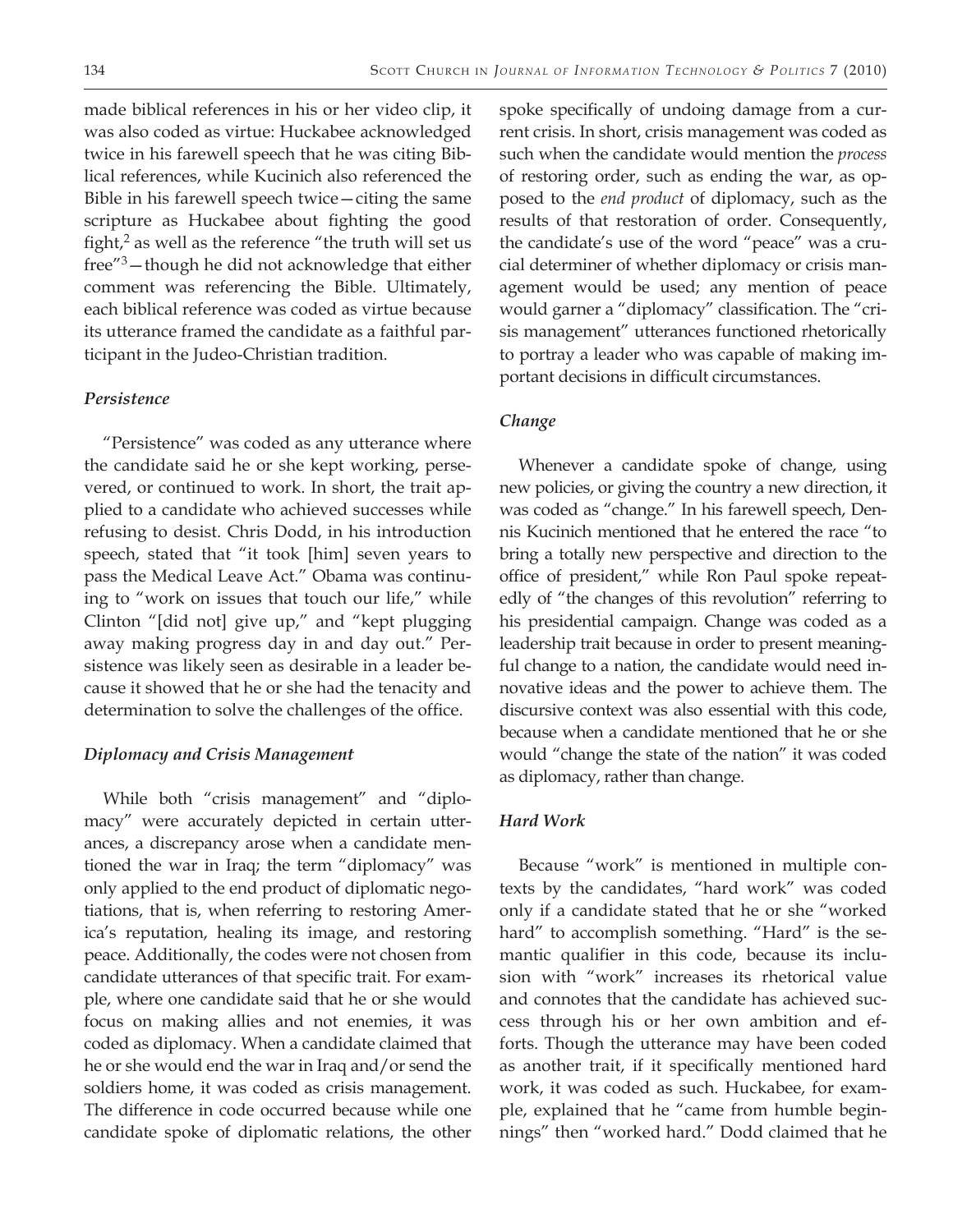"achieved results through hard work." Huckabee also appealed to those Americans who "work hard at their jobs," and stated that his campaign gave voice to these people, as did Edwards. Clinton invited her supporters to "work hard" for Obama's cause. Ultimately, "hard work" was coded as a leadership trait because it reinforces the capitalist ideals of a democratic society.

# *Foresight*

Anytime a candidate spoke of the future of the political party, the American people, or the nation, it was coded as "foresight." This included Clinton's statement that as president she would "pursue a cleaner energy future," and the statement made when she withdrew her candidacy: "You'll always find me on the frontlines of democracy fighting for the future." Richardson invited all candidates to remain positive in their campaigns by speaking of the future rather than attacking each other. Edwards used his experiences of hearing children speak of their concern for the planet's future to elaborate upon his own platform. Giuliani outlined his similarities with McCain by stating that they both "share[d] a similar vision for the future of our party," and Romney foresaw the nation's "glorious future." In each of these utterances, the candidates demonstrated their assurance to the voters that they were mindful of the potential consequences of their decisions.

# *Experience*

When a candidate mentioned that he or she was prepared or qualified to lead, the utterance was coded as "experience." Richardson's introduction video stated that he had "more international experience than just about anyone else in the 2008 field," while Biden had "a depth and breadth of experience in national security issues that no one else possess[ed]." The utterance was also coded as experience when a candidate referred to the duration of time that he or she had been in a leadership position. Biden spoke of visiting Iowa "since 1974" to garner the citizens' support for his candidacy, and indicated the amount of time he had

worked to accomplish his goals in a leadership capacity. Bill Clinton mentioned in Hillary Clinton's introduction video that she had "spent a lifetime caring, working, and delivering" while she spoke of her service in the Senate in her farewell speech. The first utterance was coded as leadership because of her "lifetime" of leading and gathering experience, while the second utterance was coded as such because Clinton was telling America of her experience in leadership. These utterances indicated leadership aptitudes because they indicated to the voters that each candidate had had experience achieving results and, by implication, could continue to do so as the next president.

# *Service*

"Service" utterances occurred when the candidates mentioned or implied that they worked among the people or had originally turned down the prospect of public office or lucrative jobs so that they could work among the people. In their respective introduction clips, Obama and Clinton both stressed the latter. The narration of Thompson's introduction video claimed that though Thompson was "not a professional politician … [he had] a lifetime of service to our nation." This utterance is notable because Thompson's "lifetime of service" is what distinguished him from the bureaucratic DC politician stereotype.

Service was also coded for mentions of sacrifice by the candidates. Huckabee was the candidate with the most mentions of sacrifice; for example, he spoke of those who believed he belonged in the presidential race: "These are the people who gave me a voice over these past 14 months. It was their sacrifices … those are the folks who gave me a voice, and I only pray to God that I could give them a voice." Biden made a similar statement: "So many of you have sacrificed for me, I feel so indebted to you." Although these utterances were made ostensibly to acclaim the hard work of the supporters, they likely only praised the candidate; by mentioning the sacrifices of unselfish people across America, the candidate acclaimed the importance of his or her candidacy as something for which it is worth sacrificing one's time and efforts.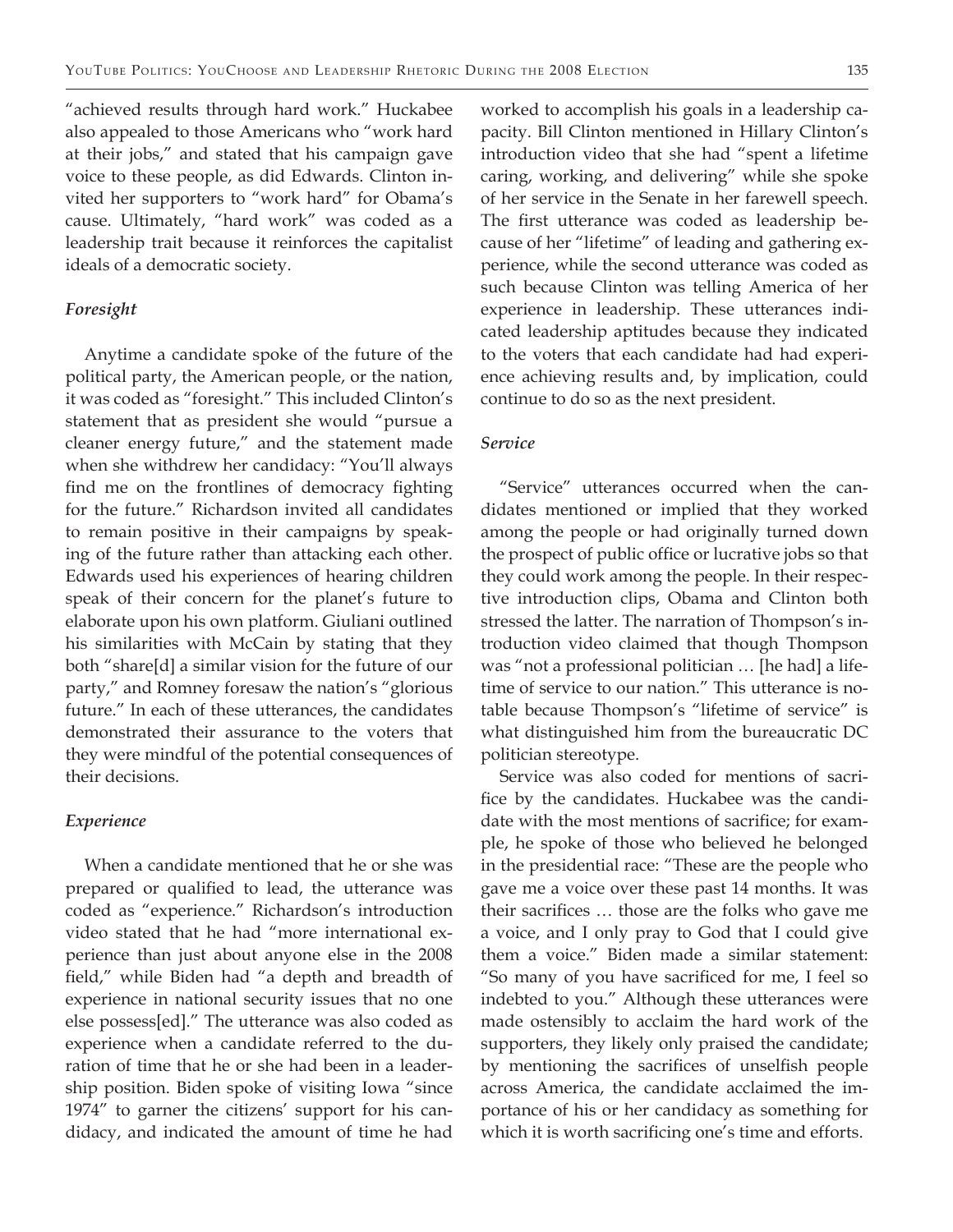# *Patriotism*

On occasion, the candidate would speak of his or her love for the nation or give an indication of its deep, personal meaning. For example, when Clinton concluded her farewell speech, she mentioned her "deep and abiding love for our country." When Biden announced his reason for running for president, he spoke similarly: "The reason to do this, the reason to make the effort … is because we really, really, really do believe in this country." Likewise, Romney explained his motivation thus: "I entered this race because I love America." Romney also stated his belief in "the people of America, the source of this land's great strength." In a rare coded utterance from Sam Brownback, he exclaimed that he would leave the race "with great love for [his] country." Thus, according to the candidates, their love or belief in America motivated them to join the presidential race. This was interpreted as a leadership trait because it indicated that the candidate wanted to protect and help his or her country due to his or her patriotism.

# *Optimism*

Both of Richardson's videos provided clear examples of the "optimism" utterance, with one stating that he led in optimism, and the other including the following statement: "Voters want to see us [the candidates] be positive about the country. . . ." Richardson then urged "all candidates to try to stay as positive as possible." Giuliani's introduction video also stated that he was an example of "optimistic leadership," as well as Huckabee's introduction video. Clinton stated that she shared Obama's optimism. These utterances were coded as leadership traits because the candidate was attempting to commend his or her character as favorable, and if the candidate's character is perceived as such, it is easier to garner support from the people (Brazeal & Benoit, 2006).

#### *Family*

"Family" was coded for each utterance referencing the family of the candidate or making an appeal

to families throughout the nation. Bill Richardson, for instance, stated that because he was withdrawing from the race, he would spend more time with his family. John Edwards mentioned his family immediately after officially announcing he was suspending his campaign. Mitt Romney said that his family and supporters had "given a great deal to get [him] to where [he has] a shot of becoming president." Obama asserted that his family was the "biggest blessing" of his life and "most important" to him. These utterances were coded as a leadership trait because they were often cited in the context of the candidate garnering support and strength from the family. By implication, a strong family surrounding the candidate would be an asset.

# *Hope*

In the closing moments of his farewell speech, Romney gave an example of the "hope" trait with the statement that "America must always remain as it has always been, the hope of the Earth." Obama's candidacy provided to his supporters "a sense of hope in a time when things [were] not going that well." Biden received "great hope" from his supporters, while Edwards said his campaign would always be there to bring hope to the people of New Orleans after Hurricane Katrina. Hope is considered to be a leadership trait because, ideally, a politician should enhance the quality of life of his or her people, and hope is a manifestation of the desire to have that quality of life. The topic of hope is salient in political discourse; while Obama's 2004 speech about hope "redefine[d] the American dream," it also echoed allusions to hope that have permeated previous political speeches for decades (Rowland & Jones, 2007, p. 433).

For the next phase of the research, a content analysis was conducted to measure the frequency of the aforementioned leadership traits. Each of the categories delineated in the analysis section was utilized to code the video clips. Because excerpts of the candidates' videos have already been provided to illustrate each category, only the frequencies will be reported in this section.

As demonstrated in Table 1, of the 16 leadership traits already mentioned, "civic advocacy" was the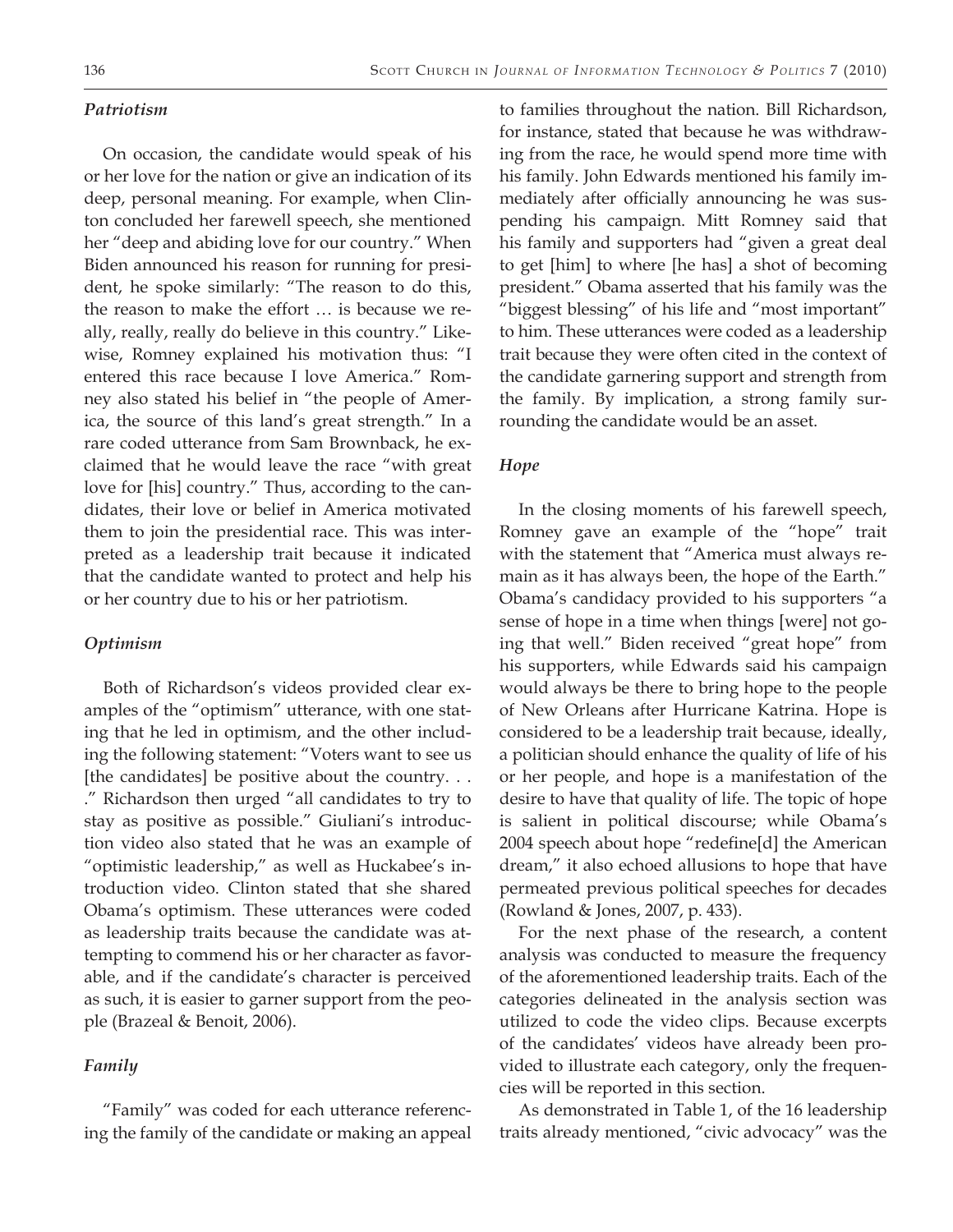most common among the candidates, with 39 mentions, or 14 percent of total mentions. "Virtue" was next with 38 mentions (also 14% of total mentions). "Courage" was next in frequency with 35 mentions (12%), followed by "unification" with 30 mentions (11%). "Persistence" occurred 23 times (8%), while "crisis management" occurred 20 times (7%). "Change" was next with 15 mentions (5%), followed by "hard work" with 13 mentions (5%), "diplomacy" with 12 mentions (4%), and "foresight" and "experience" with 11 mentions each (4%). "Service" was next with ten mentions  $(4\%)$ , then "patriotism" with seven (2%), and "optimism" also with seven. Finally, "family" had six occurrences (2%), then "hope" had four (1%). A chi-square statistical test was also performed on the results ( $\chi^2$  = 1.5 [*df* = 13], *p* > .05 [n.s.]).

# **Discussion**

#### *Common Characteristics of Leadership*

An important factor in the candidates' concepts of leadership characteristics is the frequency of the utterances. Each of the candidates essentially chose the same leadership traits, but some mentioned certain traits more frequently. By implication, when a candidate frequently states that he or she exhibits certain leadership traits, he or she has more of that particular trait than the competition. Thus, the frequency of these mentions is important to the voter: The more one is mentioned, the more the voter will associate it with the candidate. Moreover, when the voter looks for that trait in other candidates, he or she will notice that they are lacking. For example, it appears that the common theme of the candidates is that of being an advocate for his or her constituents. It is likely that when the candidate is forming an exploratory committee, he or she is observing other candidates to see how they will frame their campaigns; accordingly, the candidate may try to "outdo" the competition.

It is possible that these leadership traits were also commonly mentioned by the candidates because they epitomize the essence of life in a democratic society. In this society, the people are accountable for deciding who will lead them; this culture also functions as a meritocracy (McNamee & Miller, 2009), where the people desire that a leader should be rewarded who has overcome adverse circumstances and worked hard to achieve success. Because the mythic portrayal of the United States posits that the country is the "land of opportunity" (McNamee & Miller, 2009, p. 1), it is important for those running for the presidency to take advantage of the mythic ideal of the American Dream. Accordingly, this ideal may have prompted the frequent utterances of traits like "persistence," "courage," and "hard work."

# *The Frequency of the Characteristics*

The four traits that occurred more than 30 times each were "civic advocacy" (with 39 mentions, and 14% of total mentions), "virtue" (with 38 mentions, 13% of the total), "courage" (with 35 mentions, 12% of the total), and "unification" (with 30 mentions, 11% of the total). It appears from the results of the clips that the candidates chose to emphasize these particular traits more than others such as service or experience; it is possible that the candidates wanted to focus their attention on traits like courage and persistence to emphasize their embracing of the aforementioned American myth.

The most common leadership trait was the discursively created role of the candidate as an advocate for the American public. The frequency of this characteristic may have been indicative of the political atmosphere of the nation at the time of the election; as mentioned, certain candidates such as Biden, Edwards, and Kucinich presented themselves to their supporters as champions in the cause of justice, with Edwards and Kucinich specifically mentioning "justice" and "injustice." This is a significant trend because each Democratic candidate appeared to move one step beyond simply delineating their platforms, and to frame the Bush administration as corrupt, unjust, and unwilling to accept the plights of those citizens who suffer. To overcome this injustice, the candidate frames him or herself as a crusading hero, or a champion of rights that have been violated. This trait seems to be appealing to the candidates, because it was ad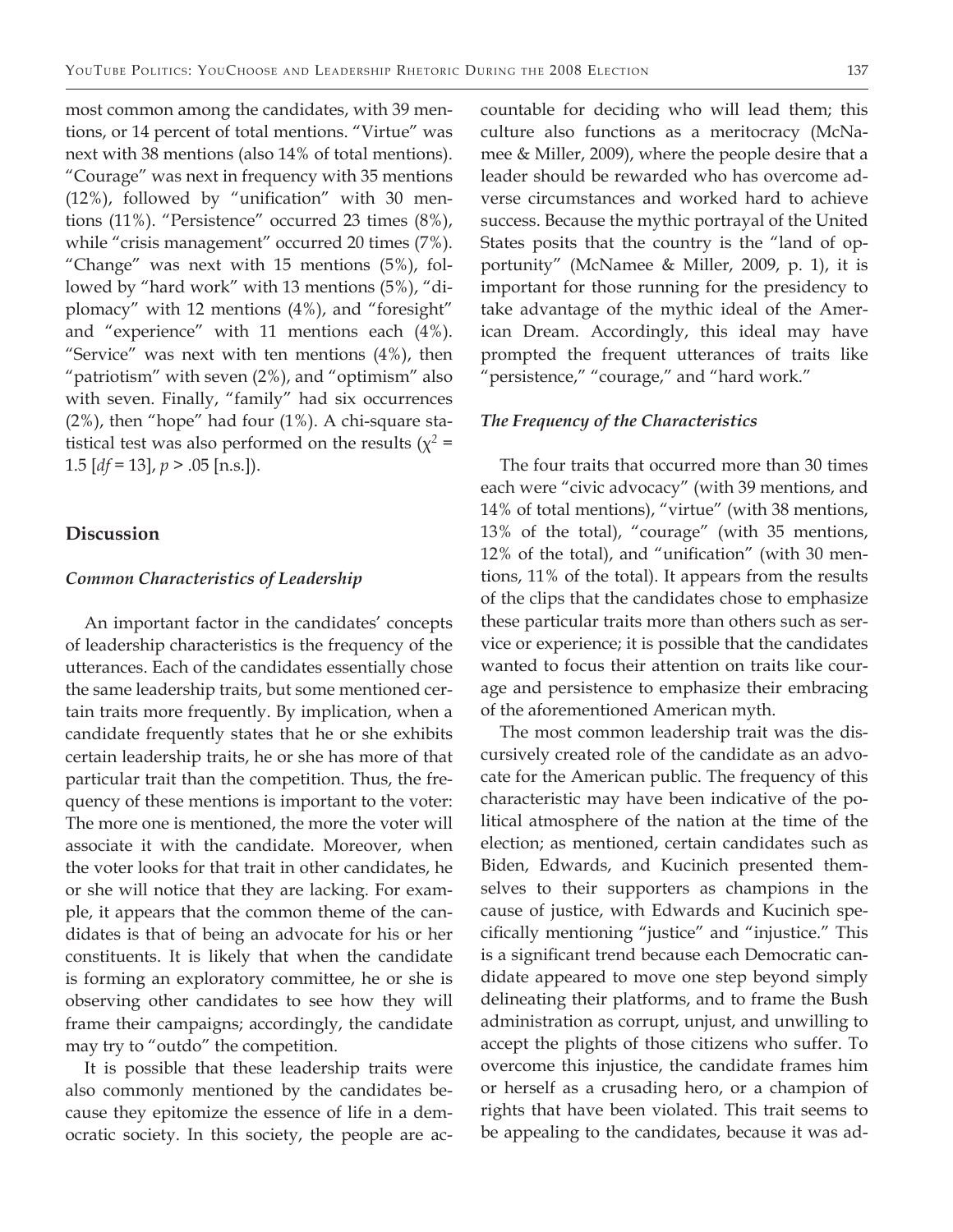opted by candidates in both political parties. However, when the trait was mentioned by candidates in the Republican Party, it appeared more frequently referring to the war (Giuliani), personal beliefs (Romney), illegal immigration (Tancredo), or families (Thompson). Even though the respective focuses of each candidate differed, the frequent appearance of this trait may suggest that the American people believe that they are in need of one who may fulfill the role of a hero.

Virtue, courage, and unification were, respectively, the second, third, and fourth most frequently mentioned leadership traits. These traits are likely popular because they enhance the teleological goal of the civic advocacy trait: the candidate should be perceived as a hero. As an example of this assertion, McCain was called a hero twice in Giuliani's exit video. Whenever a candidate would mention courage in the respect that he or she overcame a difficult situation, he or she was commending his or her ability to make correct decisions. As such, in order to effectively protect the American people, that candidate would need to be held accountable for his or her decisions and have the courage to make the right choice, even when the options available may not be desirable. Unification comes into the findings as an important trait because in order to achieve victories, the candidate needs to have the enthusiasm to bring together opposing factions. Thus, that candidate would want to assure the people that his or her ideals would transcend partisanship. Understanding these findings using Jerit's (2004) framework of political rhetoric used in campaigns, it is possible that each of these leadership traits may be used as an emotional appeal, thus producing a *pathos*  within the audience. Though the appeals may not explicitly insight anger, fear, or anxiety within the audience, as Jerit suggested, each may incite a feeling of pleasure within the viewer. These emotions are all related to persuasive appeals using *pathos*  (Aristotle, 2007).

#### *YouTube Politics*

Another important factor in the results of this study is the medium: it is possible that YouTube is

facilitating the emergence of a new perception in politics—that of the postmodern constituency. As Grove (2008) stated, with YouTube, "politics is no longer bound by traditional barriers of time and space" (p. 28). Politics is no longer bound by barriers of convention either; YouTube is notorious for its short, amateur, and sometimes controversial videos. Moreover, this new breed of political videos is devoid of any unifying context or narrative within which it might be situated. YouChoose is a unique locus of meaning, because it presents a space, traditionally concerned with the grassroots ethos of YouTube (Burgess & Green, 2009), that is replaced by the "elite discourse" (Simon & Xenos, 2000, p. 363) characterized by influential politicians. More intriguing, however, is the fact that some of the candidates attempted to make the elite discourse appear framed as grassroots discourse. Because of the fragmented videos of the medium, the audience has perhaps become postmodern itself, thereby rejecting the overarching narratives of traditional media forms. Therefore, the candidates may try to accommodate those voters on their own terms. In March 2008, for example, Obama's campaign was posting two to three videos every day on You- Tube (Grove, 2008). These actions by the candidates also contrast the custom of traditional politics: Before, in order to hear the latest information from the presidential candidates, the citizen would need to be seated in front of the television at the appointed time, or reading a newspaper the day of the press release. With YouTube, and the Internet more generally, those criteria for receiving information appear to be shifting.

The Web site is a popular site of entertainment and politics for a generation that is wielding more power as voters now than ever before. It appears from the brevity of the uploaded clips and verbal cues exhibited in those clips that political candidates are adapting their messages to the medium. It is possible that when the candidates chose which video clips to post to personify their platforms, they chose more character-related clips to relate better to the postmodern YouTube generation. This may be, in part, why the most common traits in the analysis relate to the character of the candidate more than his or her political experience.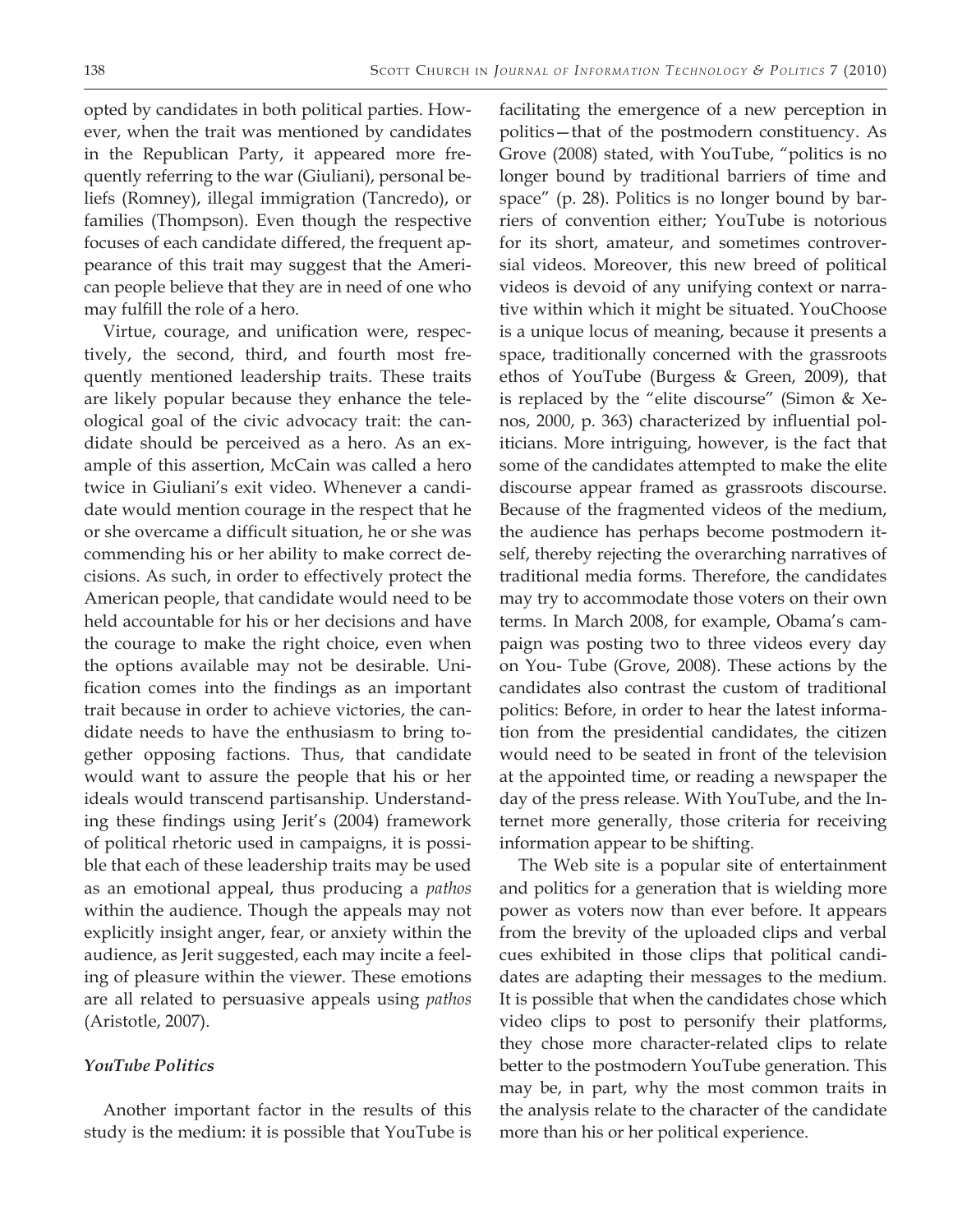Another implication of the medium is the unfiltered nature of YouTube. Unlike television political broadcasts, which have seemingly endless streams of media commentary about the words of each candidate, YouTube contains no official commentary by political pundits. This is significant when seen through the framework of Steeper's (1978) findings: During the 1976 political debates, Gerald Ford was asked a question about Communism, after which he made factually inaccurate comments. Steeper found that the sample of the American people in the study did not negatively adjust their opinions of Ford after he made the mistake; only after they heard the media's political commentary did they doubt the credibility of his statements. Steeper's findings demonstrate that media can have a dramatic impact on people's conclusions about the candidate. Likewise, Page (1996) suggested that the state of mediated deliberation has created a "punditocracy" where political commentary (particularly in print media or on cable news networks) may influence public opinion. Consequently, because of the absence of political commentary on YouTube, the users' conclusions about the candidates may have been different than if they had they only viewed another medium. Similar to the difference in the public's media-conditional perception of the Kennedy vs. Nixon debates (McLuhan, 1994), YouTube could one day present a paradigm shift in future political ads and videos.

# **Conclusion and Implications**

The purpose of this study was threefold: (a) to discover which leadership utterances were used by the presidential candidates in their videos posted on YouChoose; (b) to discover which utterances were made most frequently by the candidates; and (c) to discover what these findings might indicate about the nature of politics on YouTube. The study yielded results that find leadership traits to be frequent in the presidential candidates' YouTube introduction and farewell video clips: The most frequently mentioned leadership traits were "civic advocacy," "courage," and "virtue." It appears from the results of this study that the leadership

traits most frequently mentioned relate to the candidates' character more than their experience. This may be in part because of the medium of YouTube; it is possible that the candidates chose to use more character-driven utterances because they knew their speech or video would be placed on the site, and they desired to appeal to those users who frequent YouTube. As such, the medium has created a more fragmented approach to politics in general. In the more traditional medium of television, politics are presented more contextually: When the candidate speaks in a debate, for example, the viewer is given 90 minutes or more to hear the candidate's platform. On YouTube, however, the length of the video clip is crucial; because the time is limited, the candidate needs to choose the topics most salient to his or her campaign to include in the brief clip, while ensuring that they will also be interesting to the viewer. As *Time* magazine stated, "Web video is like a pop single: an attention-getting hook is important" (Poniewozik, 2006a, p. 74).

With the emergence of YouChoose, political candidates now find themselves as willing participants in a "buffet-style" variety of politics. In Internet politics before YouTube, potential voters would take the initiative to view each candidate's platform on his or her Web site; with YouChoose, however, those candidates are placed next to each other in the same forum for the consideration of the voter. This enables the casual voter, one who may be looking more for appearance, likability, or the character of the candidate rather than that candidate's basic policies, with a new political alternative, and thus endows that class of voter with more power than ever before. Incidentally, Habermas (1989) wrote that the emergence of a hedonistic consumer public endangered the critical debate that preserved the existence of a healthy public sphere. This same audience is also the target of YouChoose, upon which the citizens may make their decisions. This buffet-style of politics is providing a mediated forum for public deliberation, with the apparent aim to produce rational-critical debate among the public. However, the fact that this would occur on a medium previously known primarily for providing amusing amateur clips to a bored audience is somewhat paradoxical.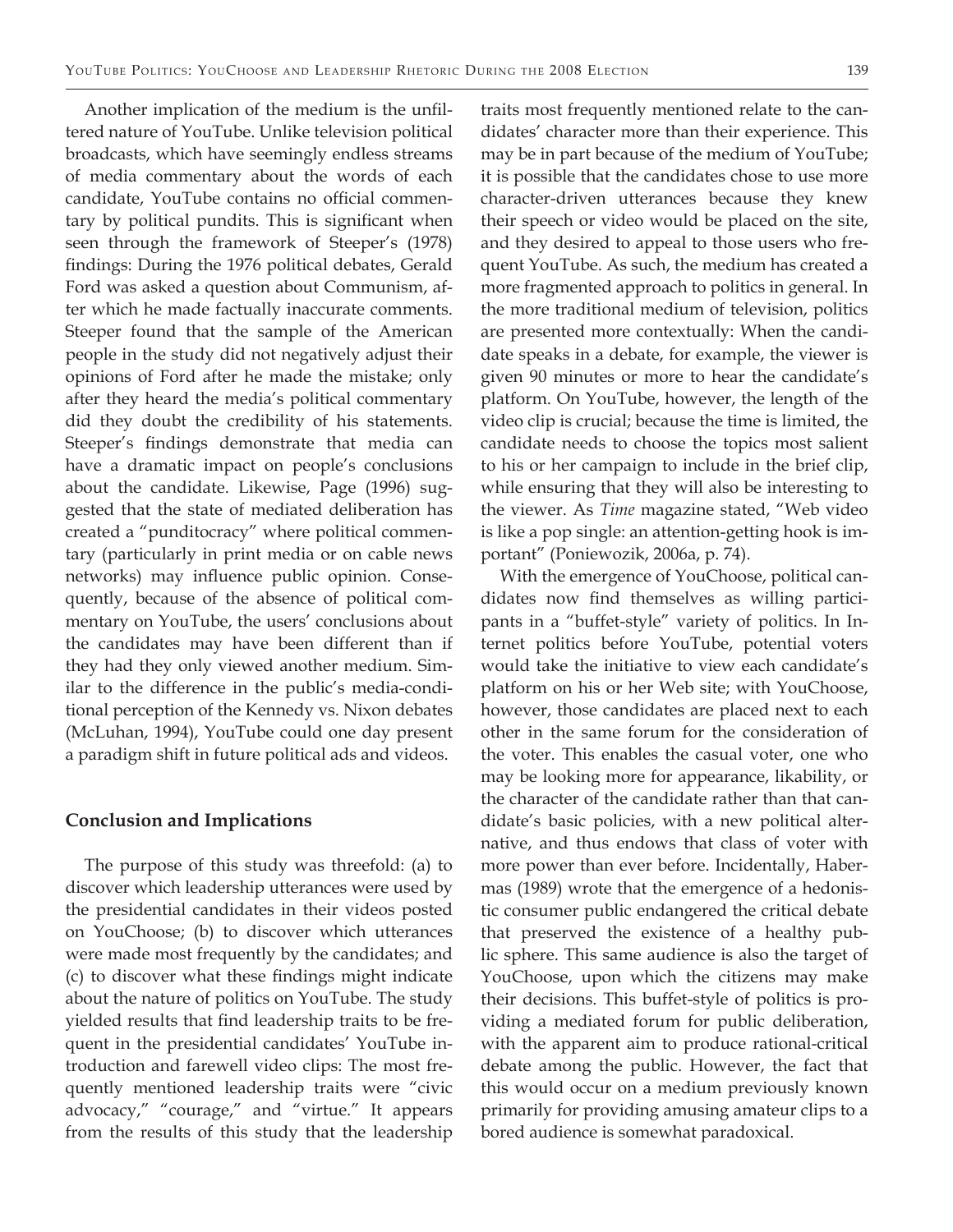In contrast to Barry's (2006) assertion about the active engagement that permeates Internet politics, YouTube Politics may actually promote *passive* engagement within the voter. Though navigating to a candidate's Web site is useful (Yoon & Joseph, 2008) and more convenient than writing his or her campaign office for information or attending a political rally, the action is still made through the initiative of the user. However, with YouChoose, the user can simply view one Web site that literally places the videos of each candidate side by side. This allows for less of a commitment from the user than actively finding the official campaign Web site for each candidate. The user who visits the Web site of the candidate is likely already a supporter of that candidate; thus the medium only "reinforce[s] the partisan" (Lazersfeld et al., 1968, p. 101). However, the user who visits YouChoose to compare candidates may still be undecided or indifferent. Perhaps YouTube, like Lazersfeld et al.'s innovative political media study, will "activate … the indifferent … and convert … the doubtful" (1968, p. 101). Lamentably, however, this may only occur to the voter who is already disposed to navigating the Internet, excluding others and thus widening the participation gap (Xenos & Moy, 2007).

The present study also confirms, in part, various claims of Benoit's functional theory. Benoit and colleagues posited that presidential campaign discourse on YouTube, like traditional media coverage of presidential campaigns, would focus on two topics: issues and character (Benoit et al., 2005). Benoit (2003) also found that issues are more important to the majority of voters than character in voting in a presidential election. Though the present study elected to remove utterances about the candidates' policies from consideration, character utterances were mentioned more frequently in the candidates' discourse than political experience. The hierarchy of character claims over political experience claims here, though specifically not candidate policy, is still notable regarding Benoit's (2003) findings. Other research has indicated that utterances about policies and political experience may be coupled together in political discourse (Banwart, 2007). If experience and issues lack a clear distinction in the discourse of the campaign,

the policy issues may be implicitly connected with political experience in the understanding of the constituents.

Though this study does not purport to analyze any variety of media effects, the implications of these findings are still intriguing: The discrepancies between Benoit's policy and character dichotomy and that of the present study may be due to the common perception of the YouTube audience as possessing a "garage-band attitude" (Becker, Grossman, Higgins, & Romano, 2006, p. 14). YouTube has created out of its audience what may be called a postmodern constituency, which views political videos as decontextualized and self-contained. While not every candidate may hold this perception, it is ubiquitous enough to influence each candidate's choice of message, meaning that character utterances may resonate more with that postmodern audience than those of policy or experience.

Throughout the present study, the most significant limitation related to the ephemeral nature of the medium of analysis: YouTube does not allow its users to download each video. Moreover, the site will frequently pull videos without warning, and those videos will often never return to the site. This poses a new dilemma that is still only appearing as technology develops—that of the ephemeral text. An effort was made to extract the videos onto a computer using an external site, but unfortunately at least one video was lost, or reassigned to another section of the site; it is possible that more definitive versions of certain candidates' farewell speeches were available for a short time and then lost before they could be extracted for analysis. Though it is likely that were the full video available, the particular use of leadership traits would remain uniform with the partial video analyzed. However, the inability to code the full video for each of the candidates hindered the chance for each of the candidates to be given the equal amount of attention for analysis.

Because the focus of the present study resided solely upon the verbal utterances of the candidates, a research opportunity may be drawn from the visual images of the YouTube clips. In each clip presented, the candidate is communicating more than just verbally; he or she has chosen mu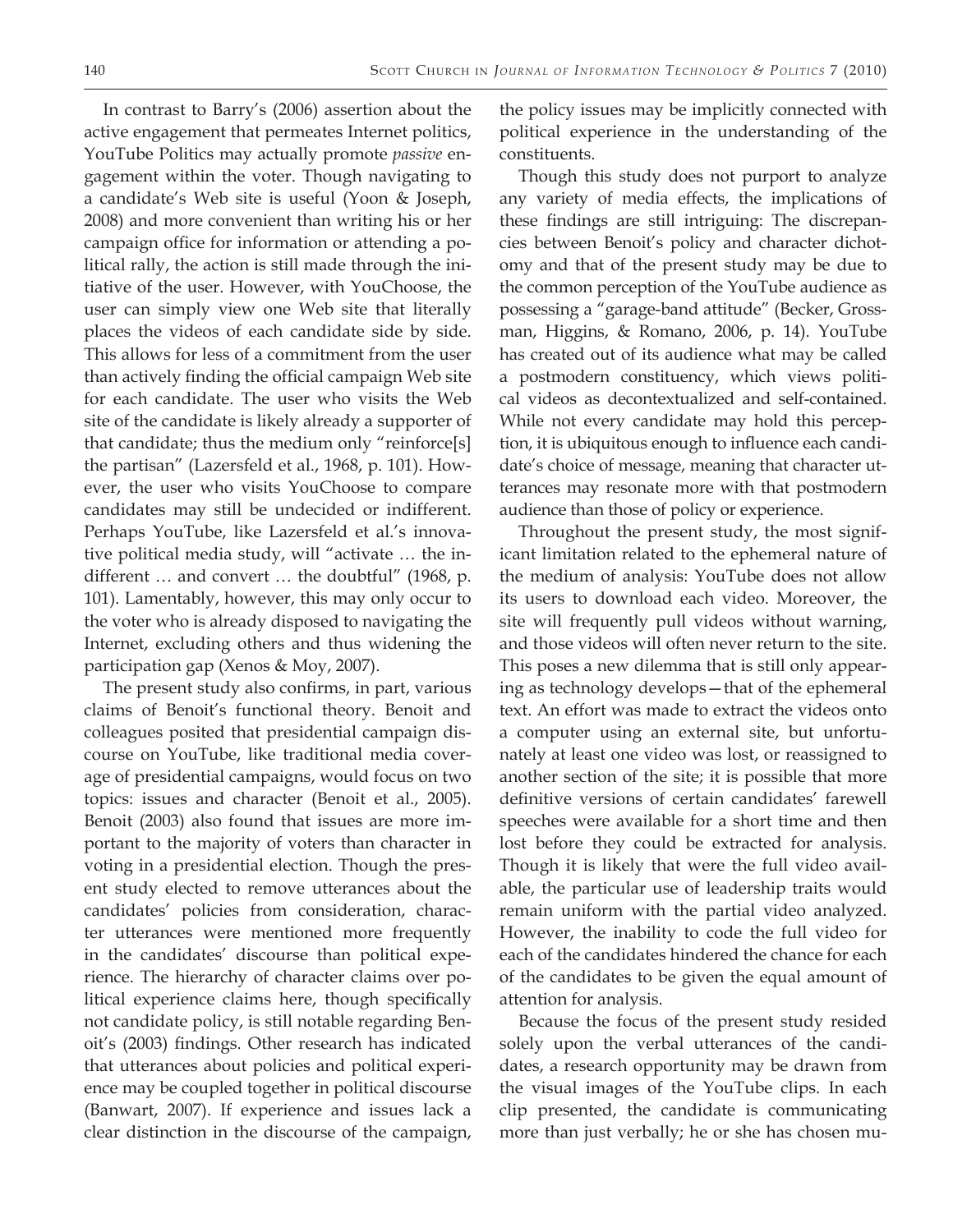sic, colors, or graphics to convey his or her message. For instance, Mike Gravel's introduction video is in stark black and white, and Hillary Clinton's and Rudy Giuliani's introduction videos are saturated with inspirational music. Though the analysis of these factors fell outside of the purview of the present study, these nonverbal elements of the videos could prove fruitful for future research opportunities.

#### **Notes**

- 1. The present study employed both qualitative and quantitative methods to answer the research questions. For the quantitative portion of the analysis, the statistics program SPSS was used to perform the chi-square test on the findings from the content analysis, and a Cohen's kappa was calculated and yielded an intercoder reliability of .90. If researchers desire to replicate the findings of the qualitative analysis, they may discover the archived information and codebook located at the Dataverse for the *Journal of Information Technology & Politics*: http://dvn.iq.harvard.edu/dvn/dv/jitp
- 2. "I have fought a good fight, I have finished my course, I have kept the faith" (2 Tim. 4:7, KJV).
- 3. "And ye shall know the truth and the truth shall make you free" (John 8:32, KJV).

# **References**

- Aristotle. (2007). *On rhetoric: A theory of civic discourse*, 2nd ed. (G. A. Kennedy, trans.). New York, NY: Oxford University Press.
- Banwart, M. C. (2007). Constructing images in presidential primaries: An analysis of discourse strategies in the Dole and Bush Iowa straw poll speeches. *Argumentation & Advocacy*, *43*(2), 65–78.
- Barry, A. (2006). On interactivity. In R. Hassan & J. Thomas (Eds.), *The new media theory reader* (pp. 163– 187). New York, NY: Open University Press.
- Becker, A., Grossman, B., Higgins, J. M., & Romano, A. (2006). Big changes ahead. *Broadcasting & Cable*, *136*(41), 14–16.
- Benoit, P. J. (1997). *Telling the success story: Acclaiming and disclaiming discourse*. Albany, NY: State University of New York Press.
- Benoit, W. L. (2003). Topic of presidential campaign discourse and election outcome. *Western Journal of Communication*, *67*, 97–112.
- Benoit, W. L., & Airne, D. (2005). A functional analysis of American vice presidential debates. *Argumentation and Advocacy*, *41*, 225–236.
- Benoit, W. L., & Klyukovski, A. A. (2006). A functional analysis of 2004 Ukrainian presidential debates. *Argumentation*, *20*, 209–225.
- Benoit, W. L., Stein, K. A., & Hansen, G. J. (2005). *New York Times* coverage of presidential campaigns. *Journalism & Mass Communication Quarterly*, *82*, 356–376.
- Brazeal, L. M., & Benoit, W. L. (2006). On the spot: A functional analysis of congressional television spots, 1980–2004. *Communication Studies*, *57*, 401–420.
- Burgess, J., & Green, J. (2009). *YouTube: Online video and participatory culture*. Malden, MA: Polity Press.
- Cho, S., & Benoit, W. L. (2006). 2004 Presidential campaign messages: A functional analysis of press releases from President Bush and Senator Kerry. *Public Relations Review*, *32*(1), 47–52.
- Collins, C. (2006, October 13). It's a YouTube world … we just surf in it. *Christian Science Monitor*, 11.
- Corbin, J., & Strauss, A. (2008). *Basics of qualitative research* (3rd ed.). Thousand Oaks, CA: Sage Publications.
- Fernandez, R. (2006, December 9). Uploading American politics. *The Washington Post,* p. 19A.
- Grossman, L. (2006, Nov. 13). YouTube: Best invention of the year. *Time*, *168*, 64–65.
- Grove, S. (2008). YouTube: The flattening of politics. *Nieman Reports*, *62*(2), 28–29.
- Habermas, J. (1989). *The structural transformation of the public sphere: An inquiry into a category of bourgeois society* (T. Burger, Trans.). Cambridge, MA: The MIT Press. (Original work published 1962).
- Hart, R. P., & Daughton, S. M. (2004). *Modern rhetorical criticism* (3rd ed.). New York, NY: Pearson.
- Hursthouse, R. (1999). *On virtue ethics*. New York, NY: Oxford University Press.
- Iyengar, S., & Simon, A. (1993). News coverage of the Gulf Crisis and public opinion. *Communication Research*, *20*, 365–383.
- Jerit, J. (2004). Survival of the fittest: Rhetoric during the course of an election campaign. *Political Psychology*, *25*, 563–575.
- Just, M. R., Crigler, A. N., Alger, D. E., Cook, T. E., Kern, M., & West, D. M. (1996). *Crosstalk: Citizens, candidates, and the media in a presidential campaign*. Chicago, IL: University of Chicago Press.
- Landis, J. R., & Koch, G. G. (1977). The measurement of observer agreement for categorical data. *Biometrica*, *33*, 159–174.